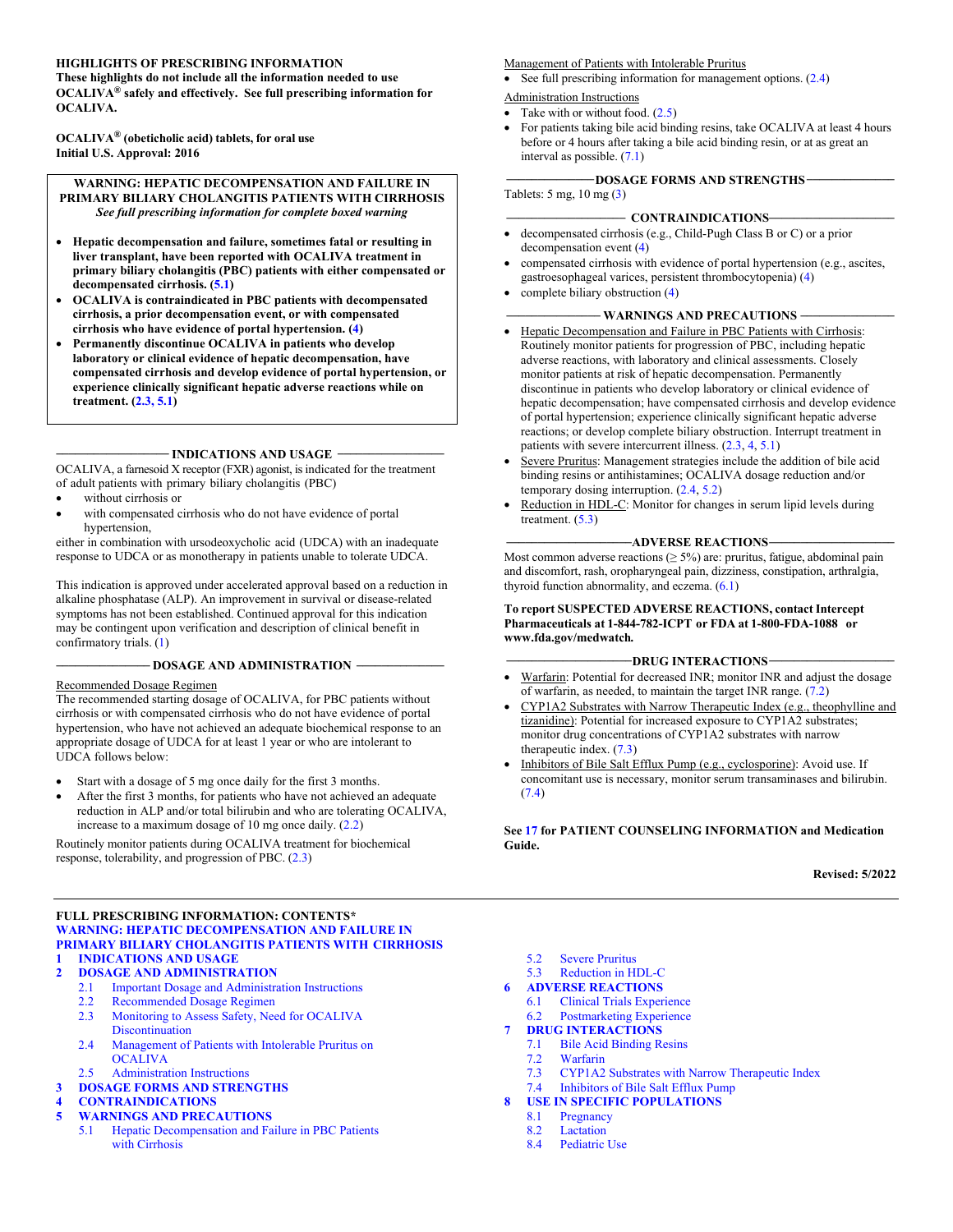- 8.5 [Geriatric Use](#page-10-2)
- 8.6 [Hepatic Impairment](#page-10-3)
- **10 [OVERDOSAGE](#page-11-0)**
- **11 [DESCRIPTION](#page-11-1)**
- **12 [CLINICAL PHARMACOLOGY](#page-12-0)**
- 12.1 [Mechanism of Action](#page-12-1)
	- 12.2 [Pharmacodynamics](#page-12-2)
	- 12.3 [Pharmacokinetics](#page-12-3)
- **13 [NONCLINICAL TOXICOLOGY](#page-15-0)**
- 13.1 [Carcinogenesis, Mutagenesis, Impairment of Fertility](#page-15-1)
- **14 [CLINICAL STUDIES](#page-15-2)**
- **16 [HOW SUPPLIED/STORAGE AND HANDLING](#page-18-0)**
- **17 [PATIENT COUNSELING INFORMATION](#page-19-1)**

\*Sections or subsections omitted from the full prescribing information are not listed.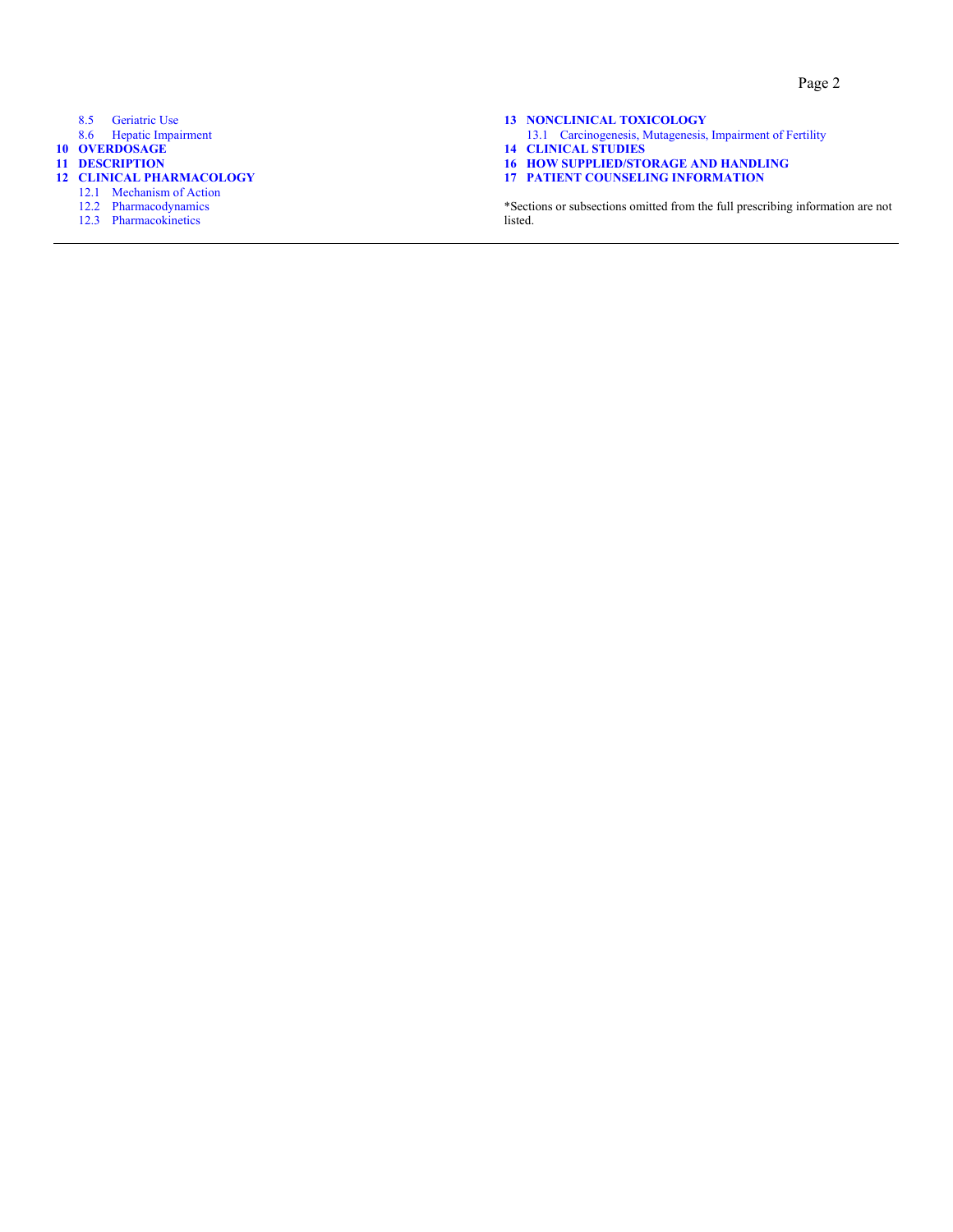## <span id="page-2-3"></span>**WARNING: HEPATIC DECOMPENSATION AND FAILURE IN PRIMARY BILIARY CHOLANGITIS PATIENTS WITH CIRRHOSIS**

- **• Hepatic decompensation and failure, sometimes fatal or resulting in liver transplant, have been reported with OCALIVA treatment in primary biliary cholangitis (PBC) patients with either compensated or decompensated cirrhosis** *[see [Warnings and Precautions \(5.1\)](#page-4-8)]***.**
- **OCALIVA is contraindicated in PBC patients with decompensated cirrhosis, a prior decompensation event, or with compensated cirrhosis who have evidence of portal hypertension** *[see [Contraindications \(4\)\].](#page-4-8)*
- **Permanently discontinue OCALIVA in patients who develop laboratory or clinical evidence of hepatic decompensation; have compensated cirrhosis and develop evidence of portal hypertension; or experience clinically significant hepatic adverse reactions while on treatment** *[see [Dosage and Administration \(2.3](#page-3-7)), [Warnings and Precautions \(5.1](#page-4-8))].*

# <span id="page-2-4"></span><span id="page-2-0"></span>**1 INDICATIONS AND USAGE**

OCALIVA® is indicated for the treatment of adult patients with primary biliary cholangitis (PBC)

- without cirrhosis or
- with compensated cirrhosis who do not have evidence of portal hypertension,

either in combination with ursodeoxycholic acid (UDCA) with an inadequate response to UDCA or as monotherapy in patients unable to tolerate UDCA.

This indication is approved under accelerated approval based on a reduction in alkaline phosphatase (ALP) *[see [Clinical Studies \(14\)](#page-15-3)]*. An improvement in survival or disease-related symptoms has not been established. Continued approval for this indication may be contingent upon verification and description of clinical benefit in confirmatory trials.

# <span id="page-2-1"></span>**2 DOSAGE AND ADMINISTRATION**

## <span id="page-2-2"></span>**2.1 Important Dosage and Administration Instructions**

Prior to the initiation of OCALIVA, healthcare providers should determine whether the patient has decompensated cirrhosis (e.g., Child-Pugh Class B or C), has had a prior decompensation event, or has compensated cirrhosis with evidence of portal hypertension (e.g., ascites, gastroesophageal varices, persistent thrombocytopenia) because OCALIVA is contraindicated in these patients *[see [Contraindications \(4\), Warnings and Precautions \(5.1](#page-4-8))].*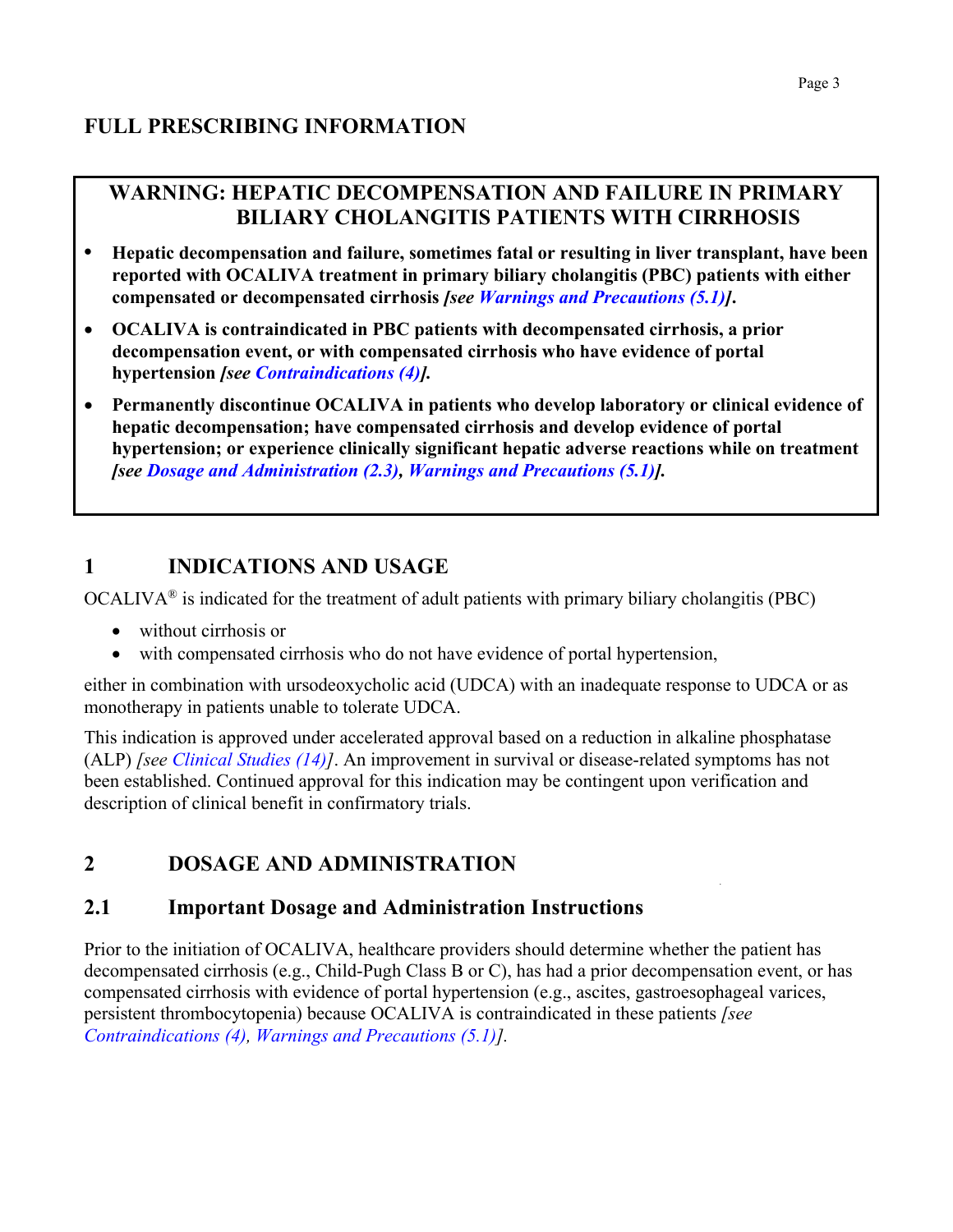## <span id="page-3-8"></span><span id="page-3-4"></span>**2.2 Recommended Dosage Regimen**

The recommended dosage of OCALIVA for PBC patients without cirrhosis or with compensated cirrhosis who do not have evidence of portal hypertension, who have not achieved an adequate biochemical response to an appropriate dosage of UDCA for at least 1 year or are intolerant to UDCA *[see [Clinical Studies \(14](#page-15-3))]* follows below:

- Start with a dosage of 5 mg once daily for the first 3 months.
- After the first 3 months, for patients who have not achieved an adequate reduction in ALP and/or total bilirubin and who are tolerating OCALIVA, increase to a maximum dosage of 10 mg once daily.

## <span id="page-3-7"></span><span id="page-3-3"></span><span id="page-3-0"></span>**2.3 Monitoring to Assess Safety, Need for OCALIVA Discontinuation**

<span id="page-3-6"></span>Routinely monitor patients during OCALIVA treatment for biochemical response, tolerability, and progression of PBC. Closely monitor patients with compensated cirrhosis, concomitant hepatic disease (e.g., autoimmune hepatitis, alcoholic liver disease), and/or severe intercurrent illness for new evidence of portal hypertension (e.g., ascites, gastroesophageal varices, persistent thrombocytopenia) or increases above the upper limit of normal in total bilirubin, direct bilirubin, or prothrombin time. Permanently discontinue OCALIVA in patients who develop laboratory or clinical evidence of hepatic decompensation, have compensated cirrhosis and develop evidence of portal hypertension, experience clinically significant hepatic adverse reactions, or develop complete biliary obstruction *[see [Contraindications \(4](#page-4-8)), Warnings and [Precautions \(5](#page-4-8).1)]*.

## <span id="page-3-5"></span><span id="page-3-1"></span>**2.4 Management of Patients with Intolerable Pruritus on OCALIVA**

For patients with intolerable pruritus on OCALIVA, consider one or more of the following management strategies:

- Add an antihistamine or bile acid binding resin *[see [Dosage and Administration \(2.5\),](#page-3-7) [Clinical](#page-15-3)  [Studies \(14\)](#page-15-3)]*.
- Reduce the dosage of OCALIVA to:
	- o 5 mg every other day, for patients intolerant to 5 mg once daily.
	- o 5 mg once daily, for patients intolerant to 10 mg once daily.
- Temporarily interrupt OCALIVA dosing for up to 2 weeks. Restart at a reduced dosage.

For patients whose dosage is reduced or interrupted, titrate the dosage based on biochemical response and tolerability *[see [Dosage and Administration \(2.2\)](#page-3-8)]*.

Consider discontinuing OCALIVA treatment in patients who continue to experience persistent, intolerable pruritus despite management strategies *[see [Warnings and Precautions \(5.2\)](#page-5-2)]*.

## <span id="page-3-2"></span>**2.5 Administration Instructions**

Take OCALIVA with or without food.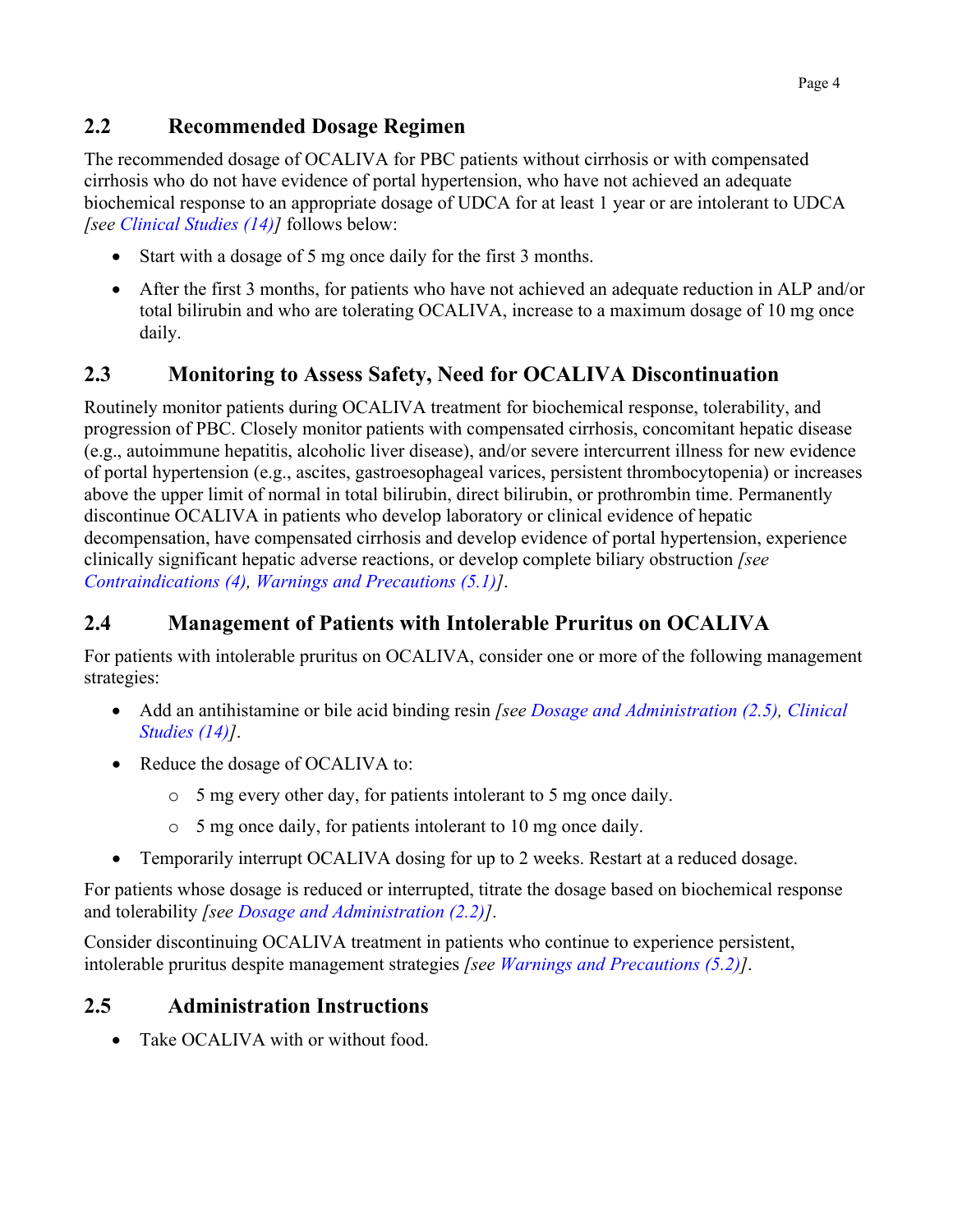• For patients taking a bile acid binding resin, take OCALIVA at least 4 hours before or 4 hours after taking the bile acid binding resin, or at as great an interval as possible *[see [Drug](#page-8-4)  [Interactions \(7.1\),](#page-8-4) [Clinical Studies \(14](#page-15-3))].*

## <span id="page-4-6"></span><span id="page-4-0"></span>**3 DOSAGE FORMS AND STRENGTHS**

<span id="page-4-8"></span>OCALIVA is available as:

- 5 mg tablet: Off white to yellow, round tablet debossed with "INT" on one side and "5" on the other side.
- 10 mg tablet: Off white to yellow, triangular tablet debossed with "INT" on one side and "10" on the other side.

## <span id="page-4-7"></span><span id="page-4-5"></span><span id="page-4-1"></span>**4 CONTRAINDICATIONS**

OCALIVA is contraindicated in patients with:

- decompensated cirrhosis (e.g., Child-Pugh Class B or C) or a prior decompensation event *[see [Warnings and Precautions \(5.1](#page-4-8))]*.
- compensated cirrhosis who have evidence of portal hypertension (e.g., ascites, gastroesophageal varices, persistent thrombocytopenia) *[see [Warnings and Precautions \(5.1\)](#page-4-8)]*.
- complete biliary obstruction.

## <span id="page-4-4"></span><span id="page-4-2"></span>**5 WARNINGS AND PRECAUTIONS**

## <span id="page-4-3"></span>**5.1 Hepatic Decompensation and Failure in PBC Patients with Cirrhosis**

Hepatic decompensation and failure, sometimes fatal or resulting in liver transplant, have been reported with OCALIVA treatment in PBC patients with cirrhosis, either compensated or decompensated. Among postmarketing cases reporting it, median time to hepatic decompensation (e.g., new onset ascites) was 4 months for patients with compensated cirrhosis; median time to a new decompensation event (e.g., hepatic encephalopathy) was 2.5 months for patients with decompensated cirrhosis.

Some of these cases occurred in patients with decompensated cirrhosis when they were treated with higher than the recommended dosage for that patient population; however, cases of hepatic decompensation and failure have continued to be reported in patients with decompensated cirrhosis even when they received the recommended dosage.

Hepatotoxicity was observed in the OCALIVA clinical trials. A dose-response relationship was observed for the occurrence of hepatic adverse reactions including jaundice, worsening ascites, and primary biliary cholangitis flare with dosages of OCALIVA of 10 mg once daily to 50 mg once daily (up to 5-times the highest recommended dosage), as early as one month after starting treatment with OCALIVA in two 3-month, placebo-controlled clinical trials in patients with primarily early stage PBC *[see [Overdosage \(10](#page-11-2))]*.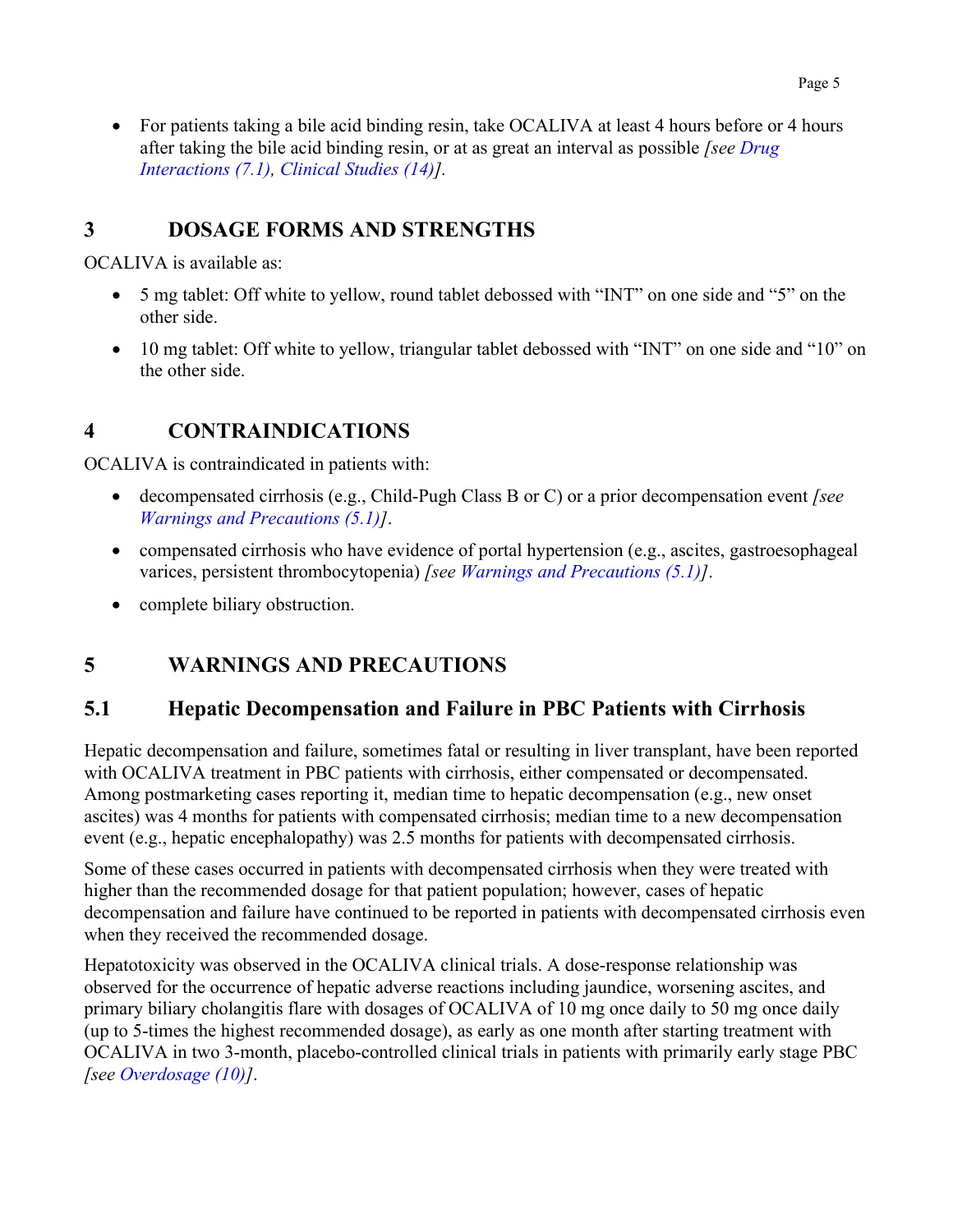In a pooled analysis of three placebo-controlled clinical trials in patients with primarily early stage PBC, the exposure-adjusted incidence rates for all serious and otherwise clinically significant hepatic adverse reactions, and isolated elevations in liver biochemical tests, per 100 patient exposure years (PEY) were: 5.2 in the OCALIVA 10 mg group (highest recommended dosage), 19.8 in the OCALIVA 25 mg group (2.5-times the highest recommended dosage) and 54.5 in the OCALIVA 50 mg group (5-times the highest recommended dosage) compared to 2.4 in the placebo group.

#### Patient Management

<span id="page-5-2"></span>Routinely monitor patients for progression of PBC, including hepatic adverse reactions, with laboratory and clinical assessments to determine whether drug discontinuation is needed *[see [Dosage and](#page-3-7) [Administration \(2.3](#page-3-7))]*.

Closely monitor patients with compensated cirrhosis, concomitant hepatic disease (e.g., autoimmune hepatitis, alcoholic liver disease), and/or with severe intercurrent illness for new evidence of portal hypertension (e.g., ascites, gastroesophageal varices, persistent thrombocytopenia) or increases above the upper limit of normal in total bilirubin, direct bilirubin, or prothrombin time to determine whether drug discontinuation is needed *[see [Dosage and Administration \(2.3\)](#page-3-7)]*.

Permanently discontinue OCALIVA in patients who:

- develop laboratory or clinical evidence of hepatic decompensation (e.g., ascites, jaundice, variceal bleeding, hepatic encephalopathy) *[see [Contraindications \(4\)](#page-4-8)]*.
- have compensated cirrhosis and develop evidence of portal hypertension (e.g., ascites, gastroesophageal varices, persistent thrombocytopenia) *[see [Contraindications \(4\)\]](#page-4-8)*.
- experience clinically significant hepatic adverse reactions.
- develop complete biliary obstruction *[see [Contraindications \(4\)\]](#page-4-8)*.

<span id="page-5-1"></span>If severe intercurrent illness occurs, interrupt treatment with OCALIVA and monitor the patient's liver function. After resolution of the intercurrent illness, consider the potential risks and benefits of restarting OCALIVA treatment.

### <span id="page-5-0"></span>**5.2 Severe Pruritus**

Severe pruritus was reported in 23% of patients in the OCALIVA 10 mg arm, 19% of patients in the OCALIVA titration arm, and 7% of patients in the placebo arm in Trial 1, a 12-month double-blind randomized controlled clinical trial of 216 patients *[see [Adverse Reactions \(6.1](#page-6-5))]*. Severe pruritus was defined as intense or widespread itching, interfering with activities of daily living, or causing severe sleep disturbance, or intolerable discomfort, and typically requiring medical interventions. In the subgroup of patients in the OCALIVA titration arm who increased their dosage from 5 mg once daily to 10 mg once daily after 6 months of treatment (n=33), the incidence of severe pruritus was 0% from Months 0 to 6 and 15% from Months 6 to 12. The median time to onset of severe pruritus was 11, 158, and 75 days for patients in the OCALIVA 10 mg, OCALIVA titration, and placebo arms, respectively.

Consider clinical evaluation of patients with new onset or worsening severe pruritus. Management strategies include the addition of bile acid binding resins or antihistamines, OCALIVA dosage reduction, and/or temporary interruption of OCALIVA dosing *[see [Dosage and Administration \(2.4\)](#page-3-7)].*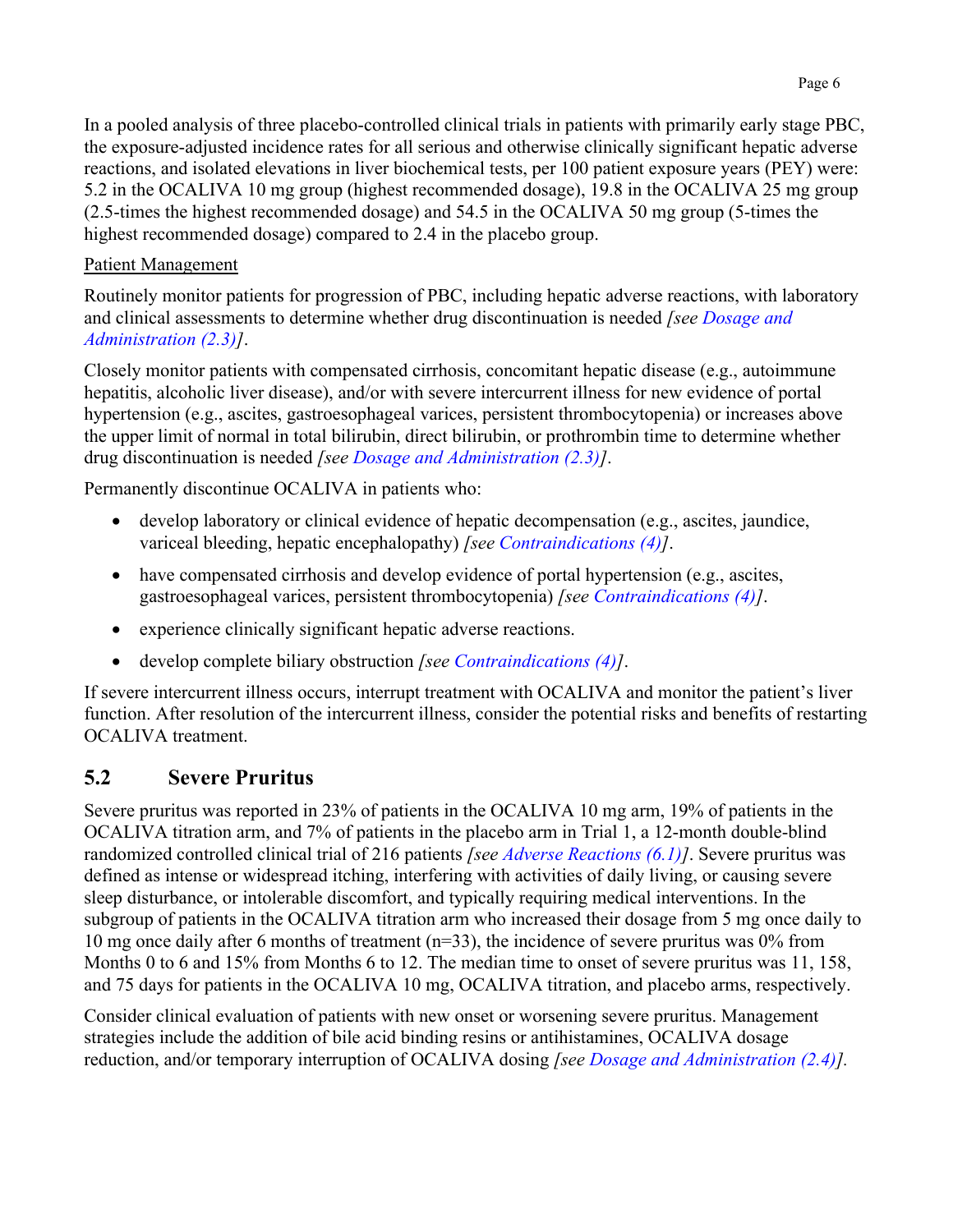## <span id="page-6-6"></span><span id="page-6-3"></span><span id="page-6-0"></span>**5.3 Reduction in HDL-C**

Patients with PBC generally exhibit hyperlipidemia characterized by a significant elevation in total cholesterol primarily due to increased levels of high-density lipoprotein-cholesterol (HDL-C). In Trial 1, dose-dependent reductions from baseline in mean HDL-C levels were observed at 2 weeks in OCALIVA-treated patients, 20% and 9% in the 10 mg and titration arms, respectively, compared to 2% in the placebo arm. At Month 12, the reduction from baseline in mean HDL-C level was 19% in the OCALIVA 10 mg arm, 12% in the OCALIVA titration arm, and 2% in the placebo arm. Nine patients in the OCALIVA 10 mg arm, 6 patients in the OCALIVA titration arm, versus 3 patients in the placebo arm had reductions in HDL-C to less than 40 mg/dL.

<span id="page-6-5"></span>Monitor patients for changes in serum lipid levels during treatment. For patients who do not respond to OCALIVA after 1 year at the highest recommended dosage that can be tolerated (maximum of 10 mg once daily), and who experience a reduction in HDL-C, weigh the potential risks against the benefits of continuing treatment.

# <span id="page-6-1"></span>**6 ADVERSE REACTIONS**

The following clinically significant adverse reactions are described elsewhere in labeling:

- Hepatic Decompensation and Failure in PBC Patients with Cirrhosis *[see [Warnings and](#page-4-8) [Precautions \(5.1\)\]](#page-4-8)*
- Severe Pruritus *[see [Warnings and Precautions \(5.2\)\]](#page-5-2)*
- Reduction in HDL-C *[see [Warnings and Precautions \(5.3](#page-6-6))]*

## <span id="page-6-4"></span><span id="page-6-2"></span>**6.1 Clinical Trials Experience**

Because clinical trials are conducted under widely varying conditions, adverse reaction rates observed in the clinical trials of a drug cannot be directly compared to rates in the clinical trials of another drug and may not reflect the rates observed in practice.

A total of 432 patients with PBC were studied in three double-blind, placebo-controlled clinical trials. Of these patients, 290 were treated with OCALIVA for at least 6 months, 232 were treated for at least 12 months, and 70 were treated for at least 2 years. There were 131 patients who received OCALIVA 10 mg once daily and 70 who received OCALIVA 5 mg once daily.

In Trial 1, 216 patients were randomized (1:1:1) to receive either:

- OCALIVA 10 mg once daily for the entire 12 months of the trial  $(n=73)$
- OCALIVA titration (5 mg once daily for the initial 6 months, with the option to increase to 10 mg once daily for the last 6 months, in patients who were tolerating OCALIVA, but had ALP 1.67-times ULN or greater, and/or total bilirubin greater than ULN, or less than 15% ALP reduction) (n=70); or
- placebo  $(n=73)$ .

During the trial, OCALIVA or placebo was administered in combination with UDCA in 93% of patients and as monotherapy in 7% of patients who were unable to tolerate UDCA. The overall discontinuation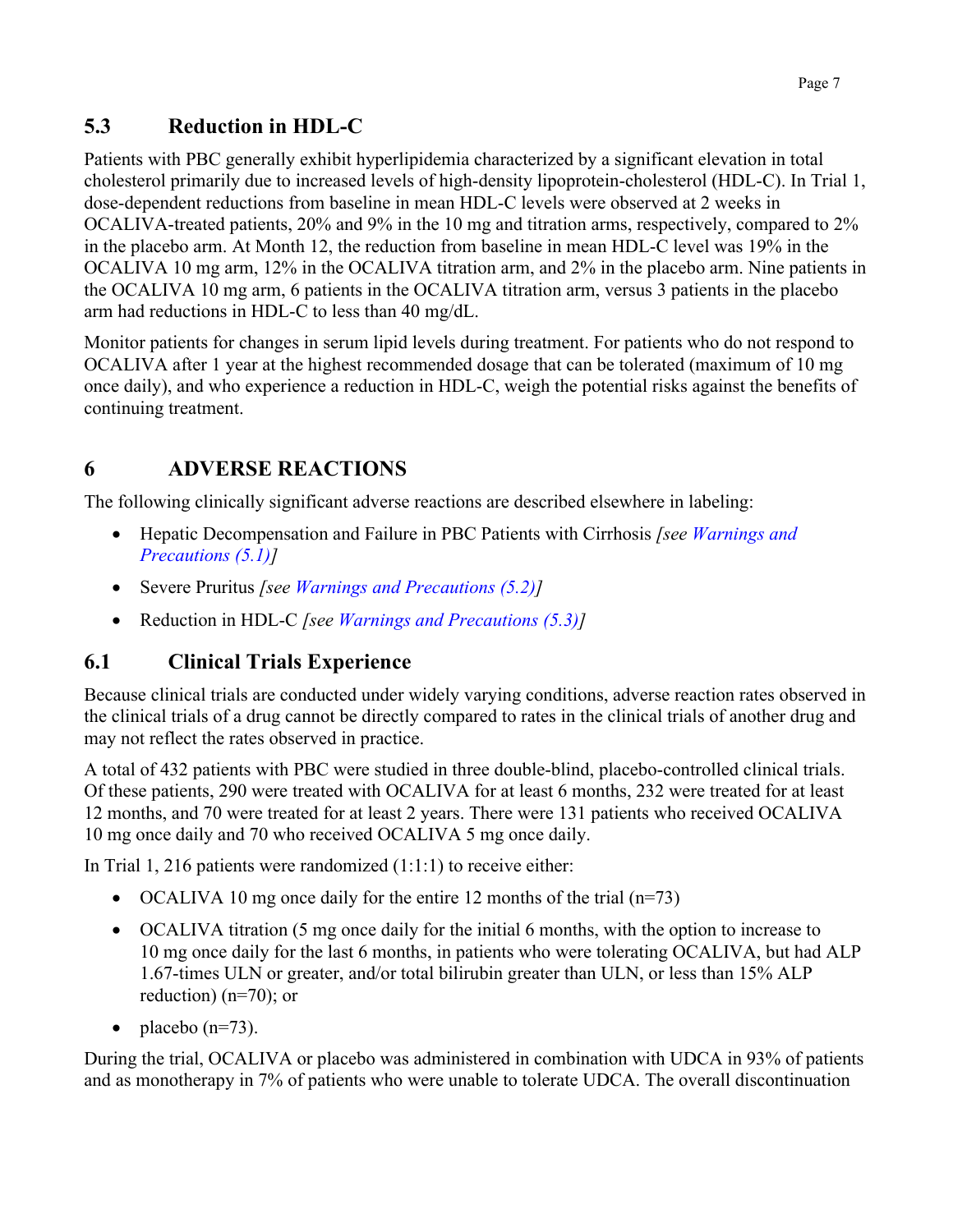rate was 12% in the OCALIVA 10 mg arm, 10% in the OCALIVA titration arm, and 4% in the placebo arm.

The recommended starting dosage of OCALIVA is 5 mg orally once daily for 3 months with titration to 10 mg once daily based upon tolerability and response *[see [Dosage and Administration \(2.2\)](#page-3-8)].* Initiation of therapy with OCALIVA 10 mg once daily is not recommended due to an increased risk of pruritus*.*

The most common adverse reactions in Trial 1 occurring in at least 5% of patients in either OCALIVA treatment arm and at an incidence at least 1% higher than the placebo treatment arm are shown in [Table](#page-7-0) 1.

| <b>Adverse Reaction</b> <sup>b</sup>       | <b>OCALIVA</b><br>$10 \text{ mg}$<br>$N = 73$ | <b>OCALIVA</b><br>Titration <sup>c</sup><br>$N=70$ | <b>Placebo</b><br>$N = 73$ |  |
|--------------------------------------------|-----------------------------------------------|----------------------------------------------------|----------------------------|--|
|                                            | $\frac{0}{0}$                                 | $\frac{0}{0}$                                      | $\frac{0}{0}$              |  |
| Pruritus <sup>d</sup>                      | 70                                            | 56                                                 | 38                         |  |
| Fatigue <sup>e</sup>                       | 25                                            | 19                                                 | 15                         |  |
| Abdominal pain and discomfort <sup>f</sup> | 10                                            | 19                                                 | 14                         |  |
| Rash <sup>g</sup>                          | 10                                            | 7                                                  | 8                          |  |
| Arthralgia                                 | 10                                            | 6                                                  | $\overline{4}$             |  |
| Oropharyngeal pain                         | 8                                             | 7                                                  | 1                          |  |
| Dizzinessh                                 | 7                                             | 7                                                  | 5                          |  |
| Constipation                               | 7                                             | 7                                                  | 5                          |  |
| Peripheral Edema                           | 7                                             | 3                                                  | 3                          |  |
| Palpitations                               | 7                                             | 3                                                  | 1                          |  |
| Pyrexia                                    | 7                                             | $\theta$                                           | 1                          |  |
| Thyroid function abnormality <sup>i</sup>  | $\overline{4}$                                | 6                                                  | 3                          |  |
| Eczema                                     | 3                                             | 6                                                  | $\theta$                   |  |

#### <span id="page-7-0"></span>**Table 1: Most Common Adverse Reactions in Adult Patients with PBC in Trial 1 by Treatment Arm with or without UDCAa**

 $^{\text{a}}$  In the trial there were 16 patients (7%) who were intolerant and did not receive concomitant UDCA: 6 patients (8%) in the OCALIVA 10 mg arm, 5 patients (7%) in the OCALIVA titration arm, and 5 patients (7%) in the placebo arm.

<sup>b</sup> Occurring in greater than or equal to 5% of patients in either OCALIVA treatment arm and at an incidence greater than or equal to1% higher than in the placebo treatment arm.

Patients randomized to OCALIVA titration received OCALIVA 5 mg once daily for the initial 6-month period. At Month 6, patients who were tolerating OCALIVA, but had an ALP 1.67-times ULN or greater, and/or total bilirubin greater than ULN, or less than 15% ALP reduction were eligible for titration from 5 mg once daily to 10 mg once daily for the final 6 months of the trial.

<sup>d</sup> Includes skin eruptions, prurigo, pruritus, pruritus generalized, eye pruritus, ear pruritus, anal pruritus, vulvovaginal pruritus, rash pruritic.

<sup>e</sup> Includes fatigue, tiredness, asthenia.

<sup>f</sup> Includes abdominal pain upper, abdominal pain, abdominal discomfort, abdominal pain lower, abdominal tenderness, gastrointestinal pain.

<sup>g</sup> Includes urticaria, rash, rash macular, rash papular, rash maculo-papular, heat rash, urticaria cholinergic.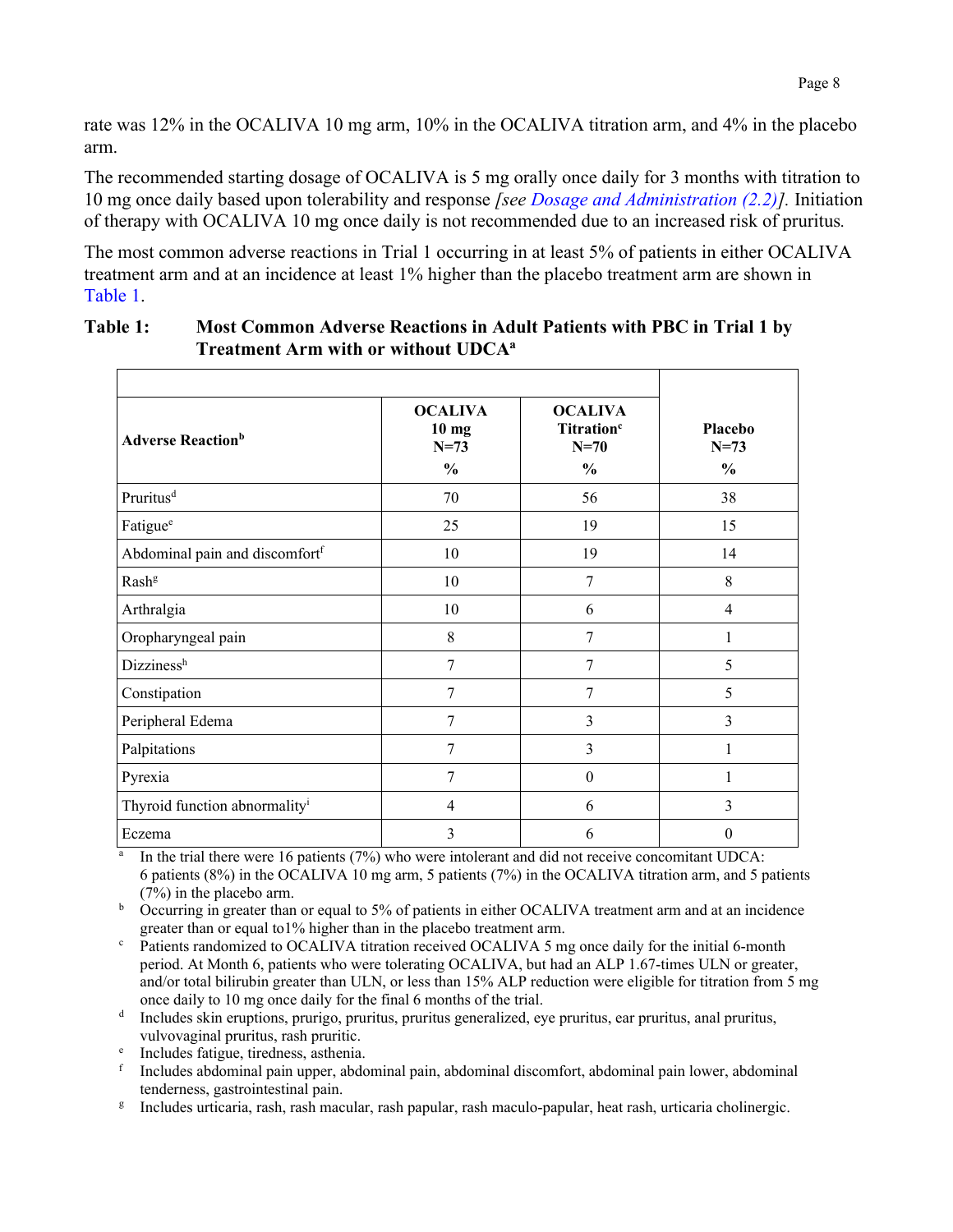- $h$  Includes dizziness, syncope, presyncope.
- <sup>i</sup> Includes thyroxine free decreased, blood thyroid stimulating hormone increased, hypothyroidism.

#### Hepatic Adverse Reactions

In Trial 1, the following serious or otherwise clinically significant hepatic adverse reactions were reported at the recommended dosage of OCALIVA: one patient in the OCALIVA 10 mg treatment arm experienced ascites; one patient in the OCALIVA titration treatment arm experienced two episodes of ascites and four episodes of hepatic encephalopathy; one patient in the placebo treatment arm experienced variceal bleeding.

### <span id="page-8-4"></span>Pruritus

Approximately 60% of patients had a history of pruritus upon enrollment in Trial 1. Treatment-emergent pruritus, including all the terms described in [Table](#page-7-0) 1, generally started within the first month following the initiation of treatment with OCALIVA.

The incidence of pruritus was higher in patients who started on OCALIVA 10 mg once daily relative to the OCALIVA titration arm, 70% and 56%, respectively. Discontinuation rates due to pruritus were also higher in patients who started on OCALIVA 10 mg once daily relative to the OCALIVA titration arm, 10% and 1%, respectively.

The number of patients with pruritus who required an intervention (e.g., dosage adjustment, treatment interruption, or initiation of bile acid binding resin or antihistamine) was 30 of 51 patients (59%) in the OCALIVA 10 mg arm, 24 of 39 patients (62%) in the OCALIVA titration arm, and 14 of 28 patients (50%) in the placebo arm.

## <span id="page-8-3"></span><span id="page-8-0"></span>**6.2 Postmarketing Experience**

The following adverse reactions have been identified during post-approval use of OCALIVA. Because these reactions are reported voluntarily from a population of uncertain size, it is not always possible to reliably estimate their frequency or establish a causal relationship to drug exposure, particularly in PBC patients who have progressive liver disease.

*Hepatobiliary Disorders:* liver failure, new onset cirrhosis, increased direct and total bilirubin, new or worsening of jaundice *[see [Warnings and Precautions \(5.1](#page-4-8))]*.

# <span id="page-8-1"></span>**7 DRUG INTERACTIONS**

## <span id="page-8-2"></span>**7.1 Bile Acid Binding Resins**

Bile acid binding resins such as cholestyramine, colestipol, or colesevelam adsorb and reduce bile acid absorption and may reduce the absorption, systemic exposure, and efficacy of OCALIVA. If taking a bile acid binding resin, take OCALIVA at least 4 hours before or 4 hours after taking the bile acid binding resin, or at as great an interval as possible *[see [Dosage and Administration \(2.5\)](#page-3-7)]*.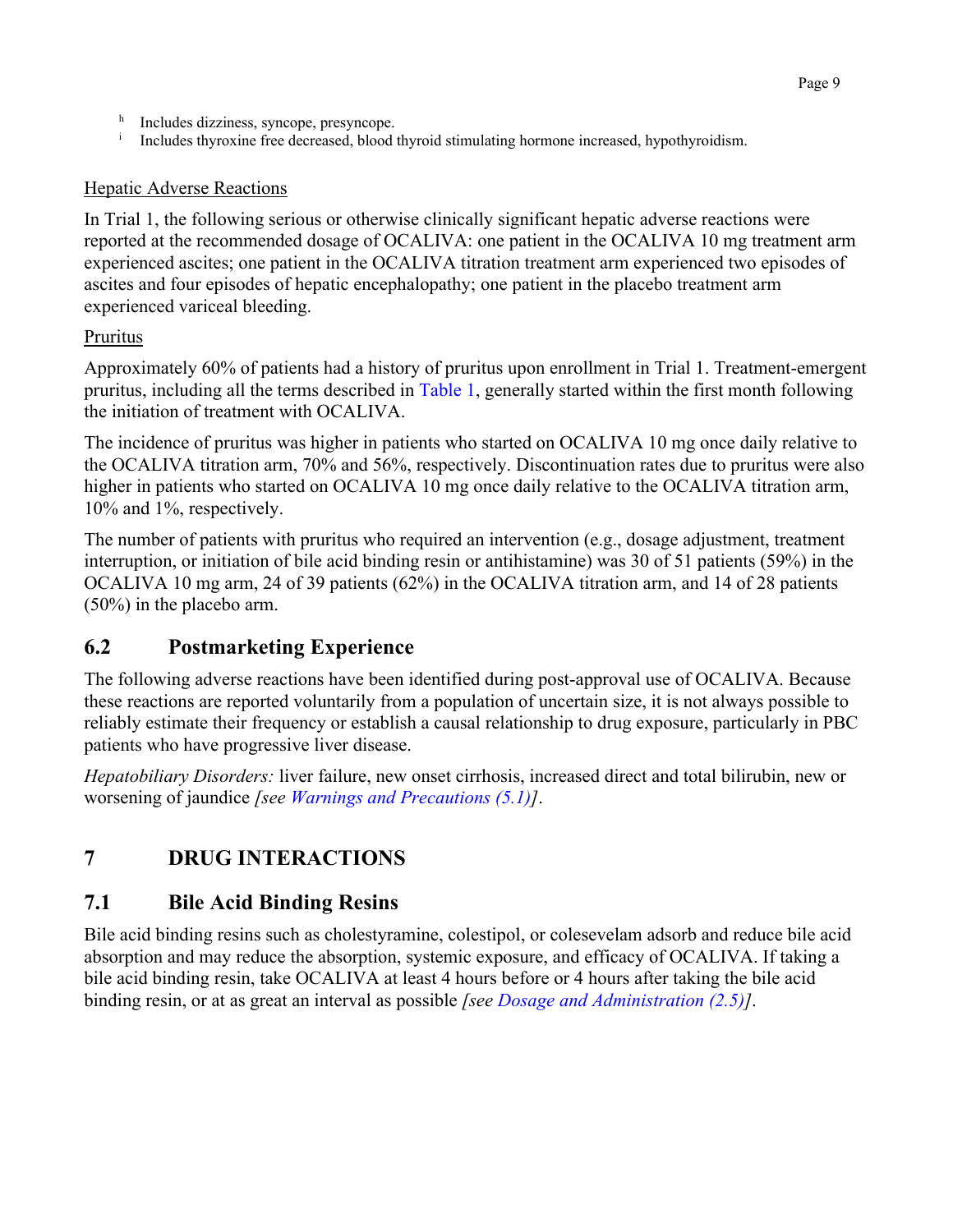## <span id="page-9-7"></span><span id="page-9-4"></span><span id="page-9-0"></span>**7.2 Warfarin**

The International Normalized Ratio (INR) decreased following coadministration of warfarin and OCALIVA *[see [Clinical Pharmacology \(12.3](#page-12-4))]*. Monitor INR and adjust the dosage of warfarin, as needed, to maintain the target INR range when co-administering OCALIVA and warfarin*.*

## <span id="page-9-8"></span><span id="page-9-5"></span><span id="page-9-1"></span>**7.3 CYP1A2 Substrates with Narrow Therapeutic Index**

<span id="page-9-9"></span>Obeticholic acid may increase the exposure to concomitant drugs that are CYP1A2 substrates *[see [Clinical Pharmacology \(12.3](#page-12-4))]*. Therapeutic monitoring of CYP1A2 substrates with a narrow therapeutic index (e.g., theophylline and tizanidine) is recommended when co-administered with OCALIVA.

## <span id="page-9-6"></span>**7.4 Inhibitors of Bile Salt Efflux Pump**

Avoid concomitant use of inhibitors of the bile salt efflux pump (BSEP) such as cyclosporine *[see [Clinical Pharmacology \(12.3](#page-12-4))]*. Concomitant medications that inhibit canalicular membrane bile acid transporters such as the BSEP may exacerbate accumulation of conjugated bile salts including taurine conjugate of obeticholic acid in the liver and result in clinical symptoms. If concomitant use is deemed necessary, monitor serum transaminases and bilirubin.

# <span id="page-9-2"></span>**8 USE IN SPECIFIC POPULATIONS**

## <span id="page-9-3"></span>**8.1 Pregnancy**

### Risk Summary

The limited available human data on the use of obeticholic acid during pregnancy are not sufficient to inform a drug-associated risk. In animal reproduction studies, no developmental abnormalities or fetal harm was observed when pregnant rats or rabbits were administered obeticholic acid during the period of organogenesis at exposures approximately 13-times and 6-times human exposures, respectively, at the maximum recommended human dose (MRHD) of 10 mg *[see Data below]*.

The estimated background risks of major birth defects and miscarriage for the indicated population are unknown. In the U.S. general population, the estimated background risk of major birth defects and miscarriage in clinically recognized pregnancies is 2% to 4% and 15% to 20%, respectively.

### Data

### *Animal Data*

In an embryo-fetal development study in rats, obeticholic acid was administered orally during the period of organogenesis at doses of 5, 25, and 75 mg/kg/day. At 25 mg/kg/day (a dose that produced systemic exposures approximately 13-times those in humans at the MRHD of 10 mg), there was no maternal or developmental toxicity. At 75 mg/kg/day (approximately 40-times the human exposure at the MRHD), decreased fetal body weights and increased numbers of early or late resorptions and nonviable fetuses were observed. In maternal animals, mortality, fetal loss, decreased body weight and food consumption as well as decreased body weight gain were observed at 75 mg/kg/day. Thus, the developmental toxicity observed at this dose may be secondary to maternal toxicity. In rabbits, obeticholic acid was administered orally during the period of organogenesis at doses of 3, 9, and 20 mg/kg/day. Obeticholic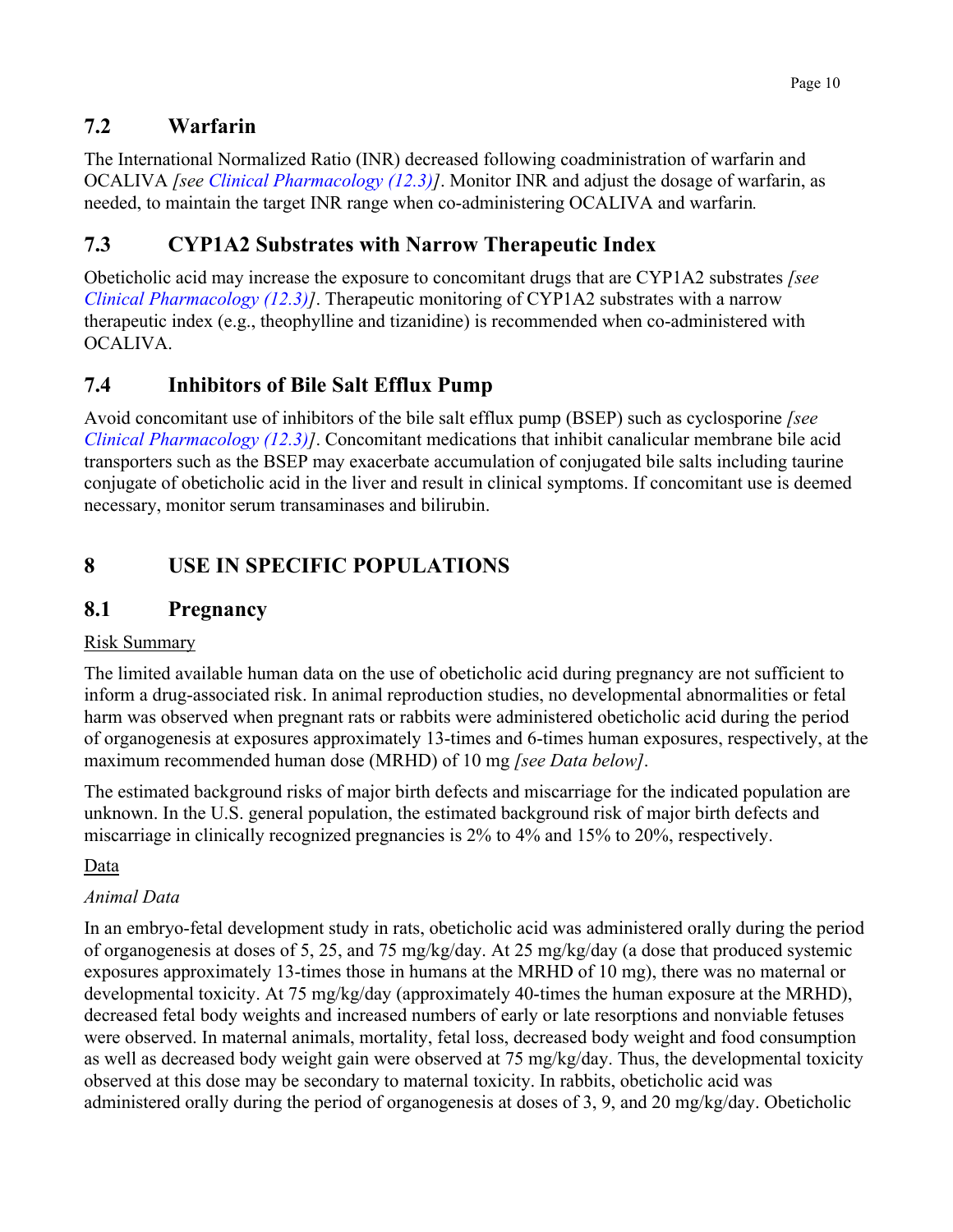acid administered at doses up to 20 mg/kg/day (approximately 6-times the human exposure at the MRHD) was not teratogenic and did not produce any evidence of fetal harm.

In a pre- and post-natal development study, administration of obeticholic acid in rats during organogenesis through lactation at doses of 5, 25, and 40 mg/kg/day did not produce effects on pregnancy, parturition, or postnatal development at any dose (the 40 mg/kg/day dose is approximately 21-times the human exposure at the MRHD).

<span id="page-10-4"></span>Obeticholic acid exposure margins were calculated using systemic exposure (AUC) values of obeticholic acid plus obeticholic acid's active metabolite conjugates (tauro-obeticholic acid and glyco-obeticholic acid) in animals (at the indicated doses) and in humans at the MRHD of 10 mg.

## <span id="page-10-0"></span>**8.2 Lactation**

### Risk Summary

There is no information on the presence of obeticholic acid in human milk, the effects on the breast-fed infant or the effects on milk production. The developmental and health benefits of breastfeeding should be considered along with the mother's clinical need for OCALIVA and any potential adverse effects on the breastfed infant from OCALIVA or from the underlying maternal condition.

## <span id="page-10-1"></span>**8.4 Pediatric Use**

The safety and effectiveness of OCALIVA in pediatric patients have not been established.

# <span id="page-10-2"></span>**8.5 Geriatric Use**

Of the 201 patients in clinical trials of OCALIVA who received the recommended dosage (5 mg or 10 mg once daily), 41 (20%) were 65 years of age and older, while 9 (4%) were 75 years of age and older. No overall differences in safety or effectiveness were observed between these patients and patients less than 65 years of age, but greater sensitivity of some older individuals cannot be ruled out.

# <span id="page-10-3"></span>**8.6 Hepatic Impairment**

Hepatic decompensation and failure, sometimes fatal or resulting in liver transplant, have been reported with OCALIVA treatment in PBC patients with cirrhosis, either compensated or decompensated *[see [Warnings and Precautions \(5.1\)](#page-4-8)]*. OCALIVA is contraindicated in patients with decompensated cirrhosis (e.g., Child-Pugh Class B or C), in those with a prior decompensation event, or with compensated cirrhosis who have evidence of portal hypertension (e.g., ascites, gastroesophageal varices, persistent thrombocytopenia) *[see [Contraindications \(4\)](#page-4-8)].*

In PBC clinical trials, a dose-response relationship was observed for the occurrence of hepatic adverse reactions with OCALIVA *[see [Warnings and Precautions \(5.1](#page-4-8))]*.

Plasma exposure to obeticholic acid and its active conjugates, increases significantly in patients with moderate to severe hepatic impairment *[see [Clinical Pharmacology \(12.3\)](#page-12-4)]*.

Routinely monitor patients for progression of PBC with laboratory and clinical assessments. Closely monitor patients with compensated cirrhosis, concomitant hepatic disease, and/or severe intercurrent illness for new evidence of portal hypertension (e.g., ascites, gastroesophageal varices, persistent thrombocytopenia) or increases above the upper limit of normal in total bilirubin, direct bilirubin, or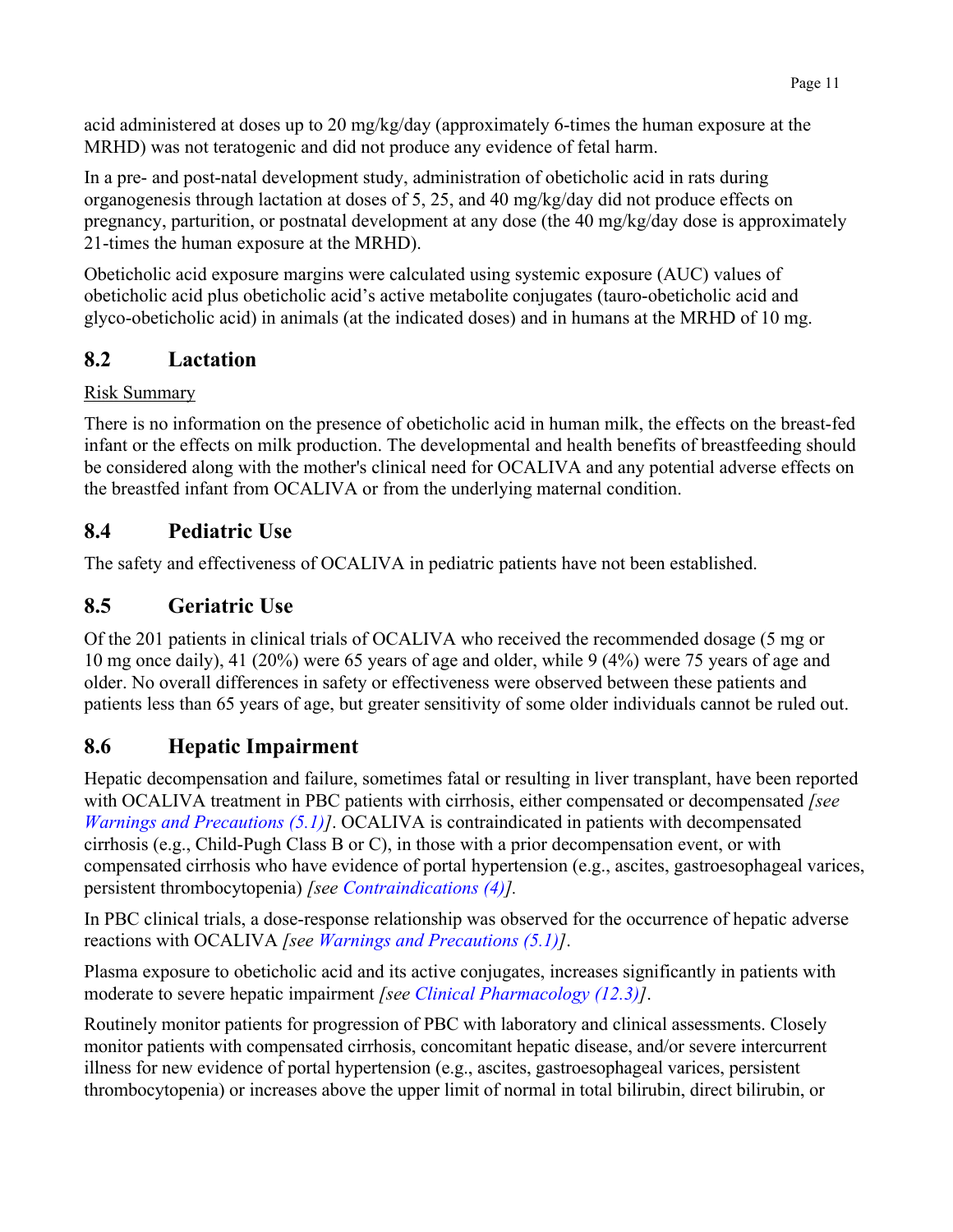prothrombin time to determine whether drug discontinuation is needed. Permanently discontinue OCALIVA in patients who develop laboratory or clinical evidence of hepatic decompensation, have compensated cirrhosis and develop evidence of portal hypertension, or experience clinically significant hepatic adverse reactions while on treatment. Interrupt treatment during severe intercurrent illness *[see [Dosage and Administration \(2.3](#page-3-7)), [Warnings and Precautions \(5.1](#page-4-8))]*.

## <span id="page-11-2"></span><span id="page-11-0"></span>**10 OVERDOSAGE**

In the clinical trials, PBC patients who received OCALIVA 25 mg once daily (2.5-times the highest recommended dosage) or 50 mg once daily (5-times the highest recommended dosage) experienced a dose-dependent increase in the incidence of hepatic adverse reactions, including elevations in liver biochemical tests, ascites, jaundice, portal hypertension, and primary biliary cholangitis flares.

Serious hepatic adverse reactions have been reported postmarketing in PBC patients with decompensated cirrhosis when OCALIVA was dosed more frequently than the recommended dosage; these adverse reactions were also reported in some patients who received the recommended dosage *[see [Contraindications \(4\), Warnings and Precautions](#page-4-8) (5.1)].*

In the case of overdosage, patients should be carefully observed, and supportive care administered, as appropriate.

## <span id="page-11-1"></span>**11 DESCRIPTION**

OCALIVA is a farnesoid X receptor (FXR) agonist. Chemically, obeticholic acid is 3α,7α-dihydroxy-6α-ethyl-5β-cholan-24-oic acid. It is a white to off-white powder. It is soluble in methanol, acetone and ethyl acetate. Its solubility in water is pH dependent. It is slightly soluble at low pH and very soluble at high pH. Its chemical formula is  $C_{26}H_{44}O_4$ , the molecular weight is 420.63 g/mol, and the chemical structure is:



OCALIVA tablets are supplied in 5 mg and 10 mg strengths for oral administration. Each tablet contains obeticholic acid as the active ingredient and the following inactive ingredients: microcrystalline cellulose, sodium starch glycolate, and magnesium stearate. The film coating is Opadry II (Yellow) containing polyvinyl alcohol-part hydrolyzed, titanium dioxide, macrogol (polyethylene glycol 3350), talc, and iron oxide yellow.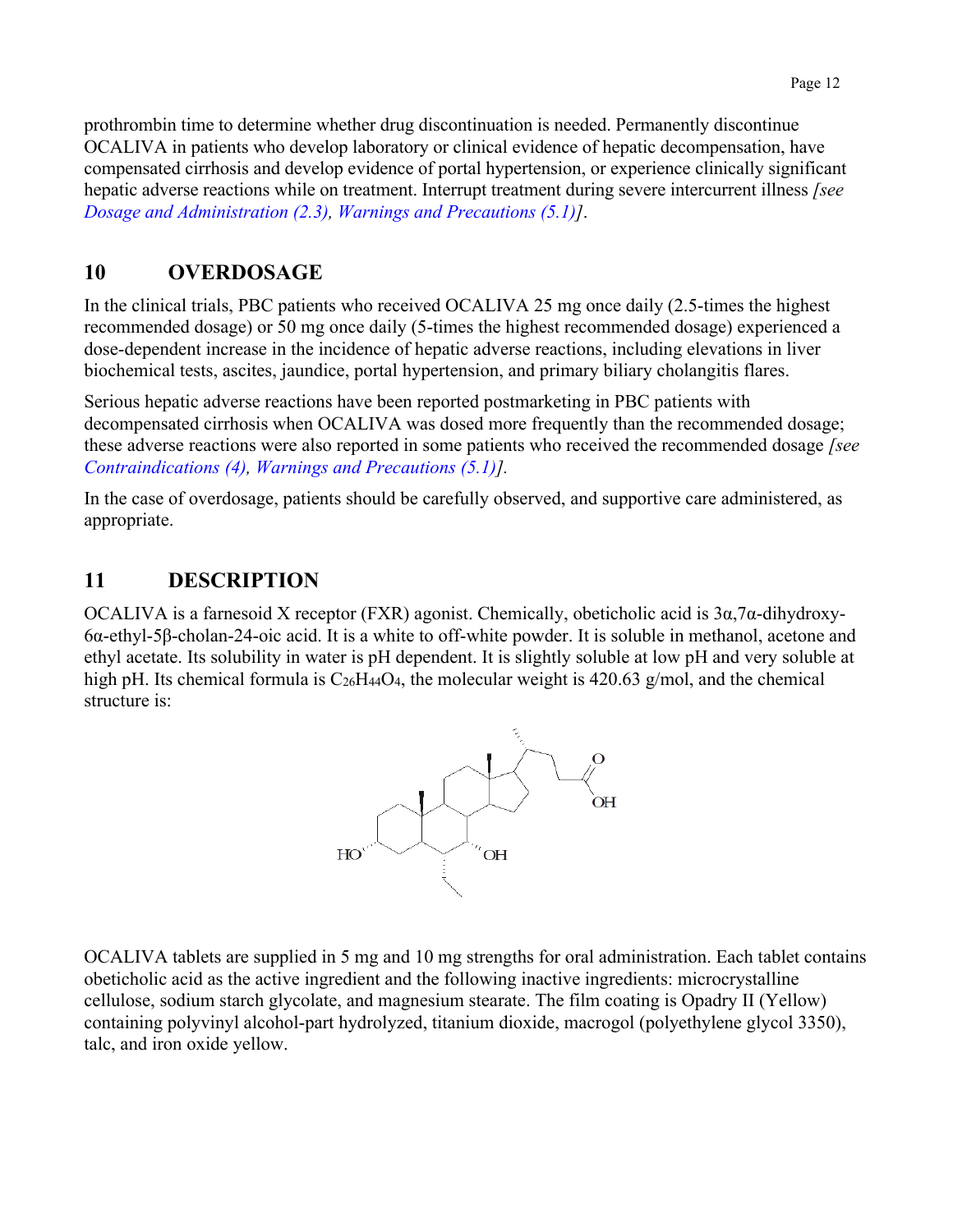## <span id="page-12-0"></span>**12 CLINICAL PHARMACOLOGY**

## <span id="page-12-1"></span>**12.1 Mechanism of Action**

<span id="page-12-4"></span>Obeticholic acid is an agonist for FXR, a nuclear receptor expressed in the liver and intestine. FXR is a key regulator of bile acid, inflammatory, fibrotic, and metabolic pathways. FXR activation decreases the intracellular hepatocyte concentrations of bile acids by suppressing *de novo* synthesis from cholesterol as well as by increased transport of bile acids out of the hepatocytes. These mechanisms limit the overall size of the circulating bile acid pool while promoting choleresis, thus reducing hepatic exposure to bile acids.

## <span id="page-12-2"></span>**12.2 Pharmacodynamics**

### Dose Titration

In Trial 1, ALP reduction was observed to plateau at approximately 3 months in most patients treated with OCALIVA 5 mg once daily. Increasing the dosage of OCALIVA to 10 mg once daily based on tolerability and response provided additional reduction in ALP in the majority of patients *[see [Dosage](#page-3-8)  [and Administration](#page-3-8) (2.2), [Clinical Studies](#page-15-3) (14)]*.

#### Pharmacodynamic Markers

In Trial 1, administration of OCALIVA 10 mg once daily was associated with a 173% increase in concentrations of FGF-19, an FXR-inducible enterokine involved in bile acid homeostasis, from baseline to Month 12. Concentrations of cholic acid and chenodeoxycholic acid were reduced 2.7 micromolar and 1.4 micromolar, respectively, from baseline to Month 12. The clinical relevance of these findings is unknown.

### Cardiac Electrophysiology

At a dose of 10-times the maximum recommended dose, OCALIVA does not prolong the QT interval to any clinically relevant extent.

## <span id="page-12-3"></span>**12.3 Pharmacokinetics**

### Absorption

Following multiple oral doses of OCALIVA 10 mg once daily, peak plasma concentrations (C<sub>max</sub>) of obeticholic acid occurred at a median time  $(T_{\text{max}})$  of approximately 1.5 hours. The median  $T_{\text{max}}$  for both the glyco- and tauro-conjugates of obeticholic acid was 10 hours. Coadministration with food did not alter the extent of absorption of obeticholic acid *[see [Dosage and Administration \(2.5\)](#page-3-7)]*.

Following multiple-dose administration of OCALIVA 5, 10, and 25 mg once daily (2.5-times the highest recommend dosage) for 14 days, systemic exposures of obeticholic acid increased dose proportionally. Exposures to glyco-obeticholic acid and tauro-obeticholic acid, and total obeticholic acid (the sum of obeticholic acid and its two active conjugates) increased more than proportionally with dose. The steady-state systemic exposure (AUC0-24h) achieved on Day 14 of total obeticholic acid was 4.2-, 6.6-, and 7.8- fold the systemic exposure (AUC0-24h) achieved on Day 1 after 5, 10, and 25 mg once daily dosing, respectively.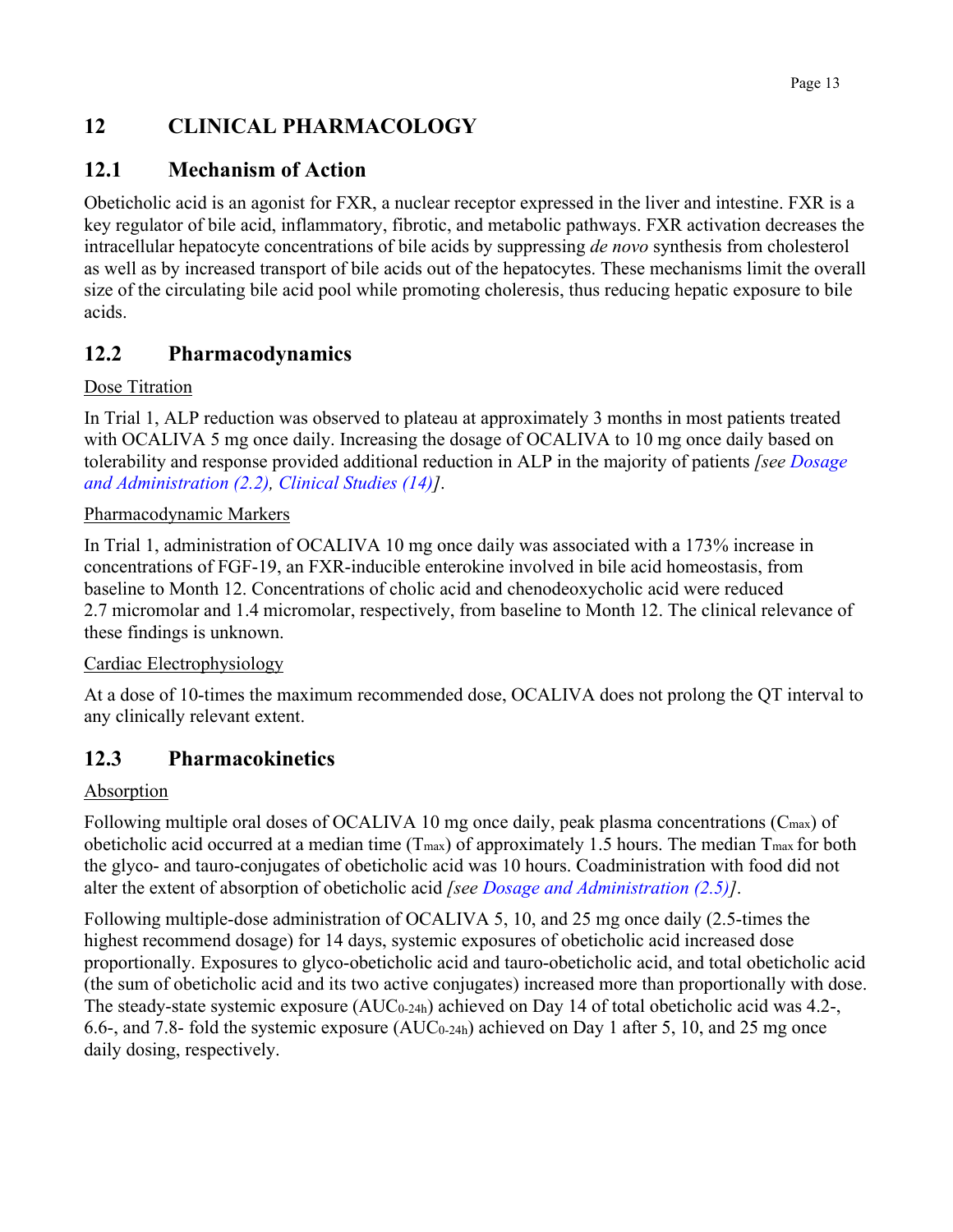#### **Distribution**

Human plasma protein binding of obeticholic acid and its conjugates is greater than 99%. The volume of distribution of obeticholic acid is 618 L. The volumes of distribution of glyco- and tauro-obeticholic acid have not been determined.

#### **Elimination**

#### *Metabolism*

Obeticholic acid is conjugated with glycine or taurine in the liver and secreted into bile. These glycine and taurine conjugates of obeticholic acid are absorbed in the small intestine leading to enterohepatic recirculation. The conjugates can be deconjugated in the ileum and colon by intestinal microbiota, leading to the conversion to obeticholic acid that can be reabsorbed or excreted in feces, the principal route of elimination.

After daily administration of obeticholic acid, there was accumulation of the glycine and taurine conjugates of obeticholic acid, which have *in vitro* pharmacological activities similar to the parent drug, obeticholic acid. The metabolite-to-parent ratios of the glycine and taurine conjugates of obeticholic acid were 13.8 and 12.3 respectively, after daily administration. An additional third obeticholic acid metabolite, 3-glucuronide, was formed but was considered to have minimal pharmacologic activity.

#### *Excretion*

After administration of radiolabeled obeticholic acid, about 87% of the dose was excreted in feces through biliary secretion. Less than 3% of the dose was excreted in the urine with no detection of obeticholic acid.

#### Specific Populations

*Body weight, Age, Sex Race/Ethnicity:* Based on population pharmacokinetic analysis, body weight was a significant predictor of obeticholic acid pharmacokinetics with lower obeticholic acid exposure expected with higher body weight. The body weight effect is not expected to cause a meaningful impact on efficacy. The pharmacokinetics of obeticholic acid would not be expected to be altered based on age, sex, or race/ethnicity.

*Renal Impairment*: In a single-dose pharmacokinetic study using 25 mg of obeticholic acid (2.5-times the highest recommended dosage), mean AUC of total obeticholic acid was increased by approximately 1.4- to 1.6-fold in subjects with mild (eGFR 60 to 89 mL/min/1.73  $m^2$  using the modification of diet in renal disease [MDRD] equation), moderate (eGFR 30 to 59 mL/min/1.73 m<sup>2</sup> by MDRD), and severe (eGFR 15 to 29 mL/min/1.73 m<sup>2</sup> by MDRD) renal impairment compared to subjects with normal renal function. This increase is not considered to be clinically meaningful.

*Hepatic Impairment:* Obeticholic acid is metabolized in the liver. In subjects with mild, moderate, and severe hepatic impairment (Child-Pugh Class A, B, and C, respectively), the mean AUC of total obeticholic acid increased 1.1-, 4- and 17-fold, respectively, compared to subjects with normal hepatic function following single-dose administration of 10 mg OCALIVA *[see [Contraindications \(4\),](#page-4-8) [Warnings and Precautions \(5.1\),](#page-4-8) [Use in Specific Populations \(8.6\)](#page-10-4)].*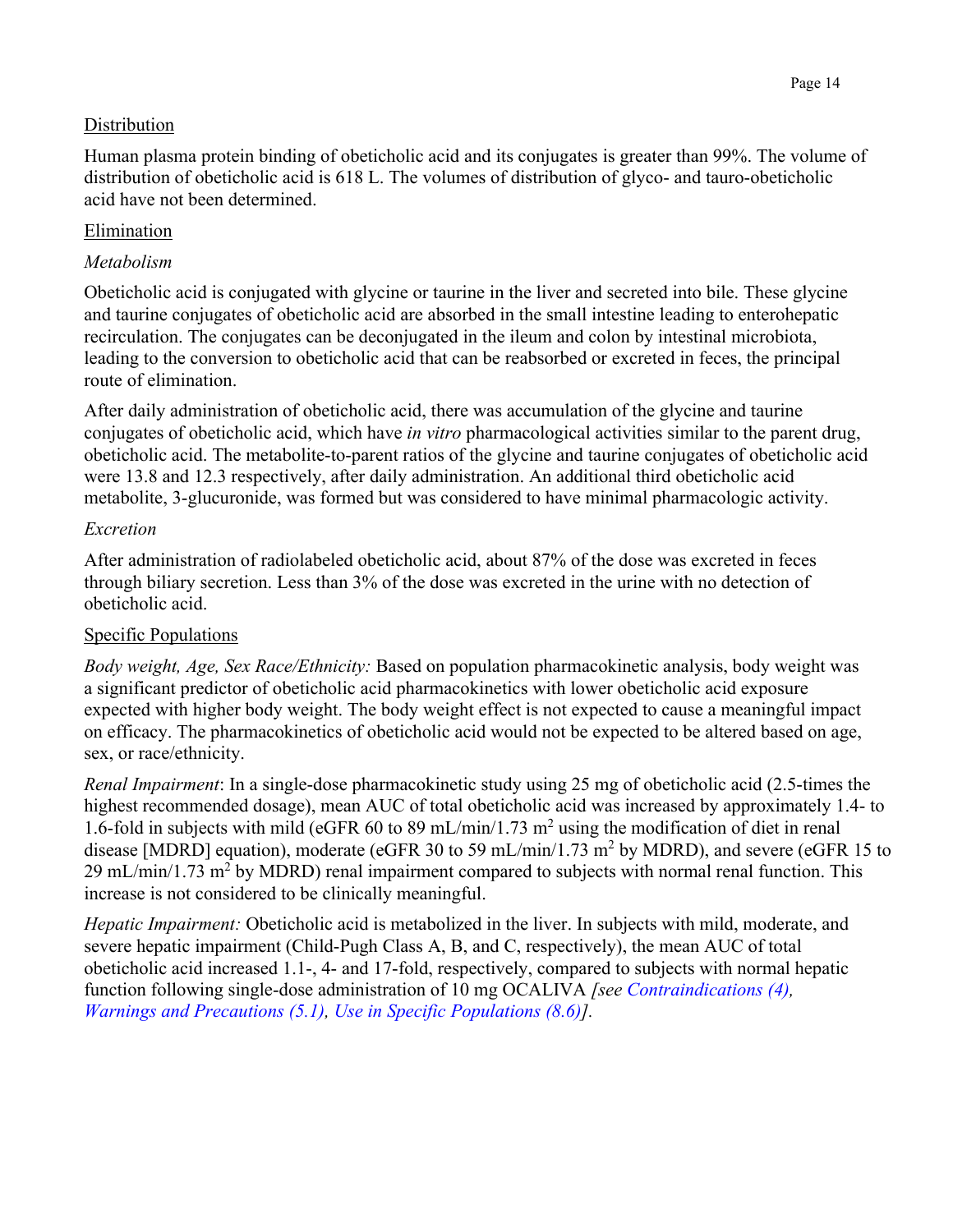#### Drug Interaction Studies

#### *Effect of Obeticholic Acid on Other Drugs*

Based on *in vitro* studies, obeticholic acid can inhibit CYP3A4. However, an *in vivo* study indicated no inhibition of CYP3A4 by obeticholic acid at the recommended dose of OCALIVA. Obeticholic acid is not expected to inhibit CYPs 2B6, 2C8, 2C9, 2C19, and 2D6, or induce CYPs 1A2, 2B6, 2C8, 2C9, 2C19, and 3A4 at the recommended dose of OCALIVA. Down-regulation of mRNA was observed in a concentration-dependent fashion for CYP1A2 and CYP3A4 by obeticholic acid and its glycine and taurine conjugates.

*In vitro* studies suggest that there is potential for obeticholic acid and its glycine and taurine conjugates to inhibit OATP1B1 and OATP1B3 (the clinical significance of which is unknown), but not P-gp, BCRP, OAT1, OAT3, OCT2, and MATE transporters, at the recommended dose of OCALIVA.

*In vitro* studies showed that obeticholic acid and its glycine and taurine conjugates inhibit BSEP in a dose dependent manner. However, an *in vivo* drug interaction due to inhibition of BSEP in patients using the recommended dosage regimen appears unlikely.

Induction of BSEP can occur by FXR activation by obeticholic acid and its conjugates, which are FXR agonists.

*Warfarin:* Concomitant administration of 25 mg warfarin as a single dose with OCALIVA 10 mg once daily resulted in 13% increase in systemic exposure to S-warfarin and 11% decrease in maximum INR *[see [Drug Interactions \(7.2](#page-9-7))].*

*Caffeine (CYP1A2 substrate):* Concomitant administration of 200 mg caffeine as a single dose with OCALIVA 10 mg once daily resulted in a 42% increase in plasma AUC and 6% increase in C<sub>max</sub> of caffeine *[see [Drug Interactions \(7.3\)](#page-9-8)]*.

*Omeprazole (CYP2C19 substrate):* Concomitant administration of 20 mg omeprazole as a single dose with OCALIVA 10 mg once daily resulted in a 32% increase in AUC and a 33% increase in C<sub>max</sub> of omeprazole. The clinical significance is unknown.

No clinically relevant interactions were seen when the following drugs were administered as single doses concomitantly with OCALIVA 10 mg once daily:

*Midazolam 2 mg (CYP3A4 substrate):* 2% increase in AUC and Cmax of midazolam.

*Dextromethorphan 30 mg (CYP2D6 substrate):* 11% decrease in AUC and 12% decrease in Cmax of dextromethorphan.

*Digoxin* 0.25 mg (P-gp substrate): 1% increase in AUC and 3% decrease in C<sub>max</sub> of digoxin.

*Rosuvastatin 20 mg (BCRP, OATP1B1, OATP1B3 substrate):* 22% increase in AUC and a 27% increase in Cmax of rosuvastatin.

*Effect of Other Drugs on Obeticholic Acid* 

*In vitro* data suggest that obeticholic acid is not metabolized to any significant extent by CYP450 enzymes.

*Proton Pump Inhibitors (omeprazole):* Concomitant administration of 20 mg omeprazole once daily with OCALIVA 10 mg once daily resulted in a less than 1.2-fold increase in obeticholic acid plasma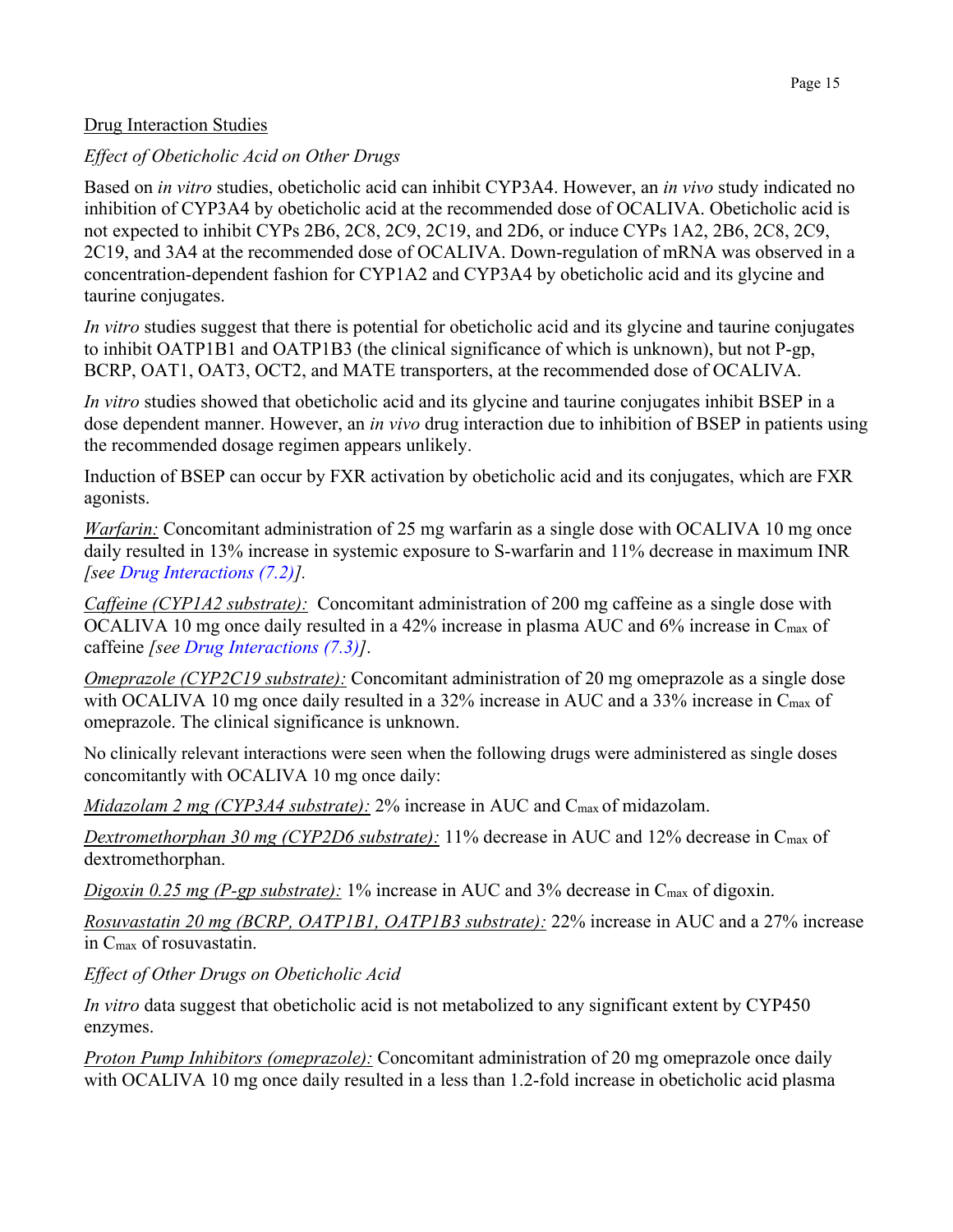exposure. This increase is not expected to be clinically meaningful. Concomitant administration of 40 mg omeprazole once daily with OCALIVA 10 mg once daily was not studied.

*BSEP inhibitors: In vitro* data indicate that tauro-obeticholic acid is a substrate of BSEP *[see [Drug](#page-9-9) [Interactions \(7.4\)\]](#page-9-9)*.

# <span id="page-15-3"></span><span id="page-15-0"></span>**13 NONCLINICAL TOXICOLOGY**

## <span id="page-15-1"></span>**13.1 Carcinogenesis, Mutagenesis, Impairment of Fertility**

Carcinogenic potential of obeticholic acid was assessed in carcinogenicity studies of up to 2 years in duration in mice and rats. In mice, there were no drug-related neoplastic findings at doses up to 25 mg/kg/day obeticholic acid, a dose that produced systemic exposures approximately 12-times those in humans at the MRHD of 10 mg. In rats, obeticholic acid was administered at doses of 2, 7, and 20 mg/kg/day. At 20 mg/kg/day (approximately 12-times the human exposure at the MRHD), obeticholic acid caused an increase in the incidence of benign granulosa cell tumors in the ovaries and benign granular cell tumors in the cervix and vagina of female rats. There were no drug-related neoplastic findings in male rats.

Obeticholic acid was not genotoxic in the Ames test, a human peripheral blood lymphocyte chromosomal aberration test, and a mouse micronucleus test. The glycine conjugate of obeticholic acid was also not genotoxic in an Ames test and human peripheral blood lymphocyte chromosome aberration test. The taurine conjugate of obeticholic acid was not genotoxic in an Ames test, and was negative in a human peripheral blood lymphocyte chromosomal aberration test in the presence of metabolic activation; the findings of the chromosomal aberration assay in the absence of metabolic activation were inconclusive.

Obeticholic acid, administered at oral doses of 5, 25, and 50 mg/kg/day to male rats for 28 days before mating and throughout the mating period, and to female rats from 14 days before mating through mating and until gestation day 7, did not alter male or female fertility or early embryonic development at any dose (the 50 mg/kg/day dose is approximately 13-times the human exposure at the MRHD).

## <span id="page-15-2"></span>**14 CLINICAL STUDIES**

The recommended starting dosage of OCALIVA is 5 mg orally once daily for 3 months with titration to 10 mg once daily based upon tolerability and response *[see [Dosage and Administration \(2.2\)](#page-3-8)].* Initiation of therapy with a starting dosage OCALIVA 10 mg once daily is not recommended due to an increased risk of pruritus *[see [Adverse Reactions \(6.1](#page-6-5))].*

Trial 1 was a randomized, double-blind, placebo-controlled, 12-month clinical trial which evaluated the safety and efficacy of OCALIVA in 216 patients with PBC who were taking UDCA for at least 12 months (on a stable dosage for at least 3 months), or who were unable to tolerate UDCA and did not receive UDCA for at least 3 months. Patients were included in the trial if the ALP was 1.67-times upper limit of normal (ULN) or greater and/or if total bilirubin was greater than 1-times ULN but less than 2-times ULN. Patients were excluded from the trial if they had other liver disease, presence of clinically significant hepatic decompensation events (i.e., portal hypertension and its complications, cirrhosis with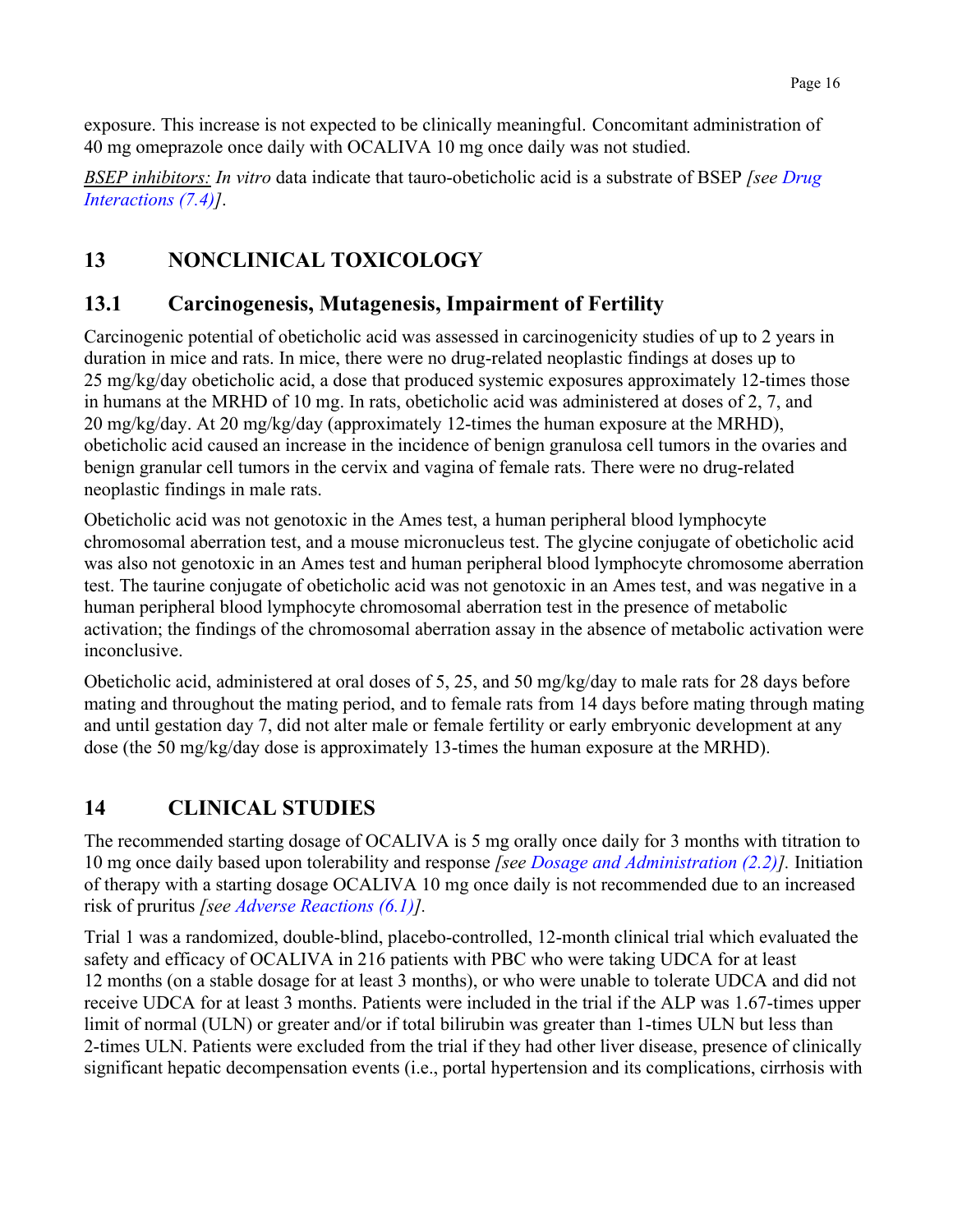complications, or hepato-renal syndrome), severe pruritus, or Model for End Stage Liver Disease (MELD) score of 15 or greater.

Patients were randomized (1:1:1) to receive either OCALIVA 10 mg once daily for the entire 12 months of the trial, (n=73); OCALIVA titration (5 mg once daily for the initial 6 months, with the option to increase to 10 mg once daily for the last 6 months if the patient was tolerating OCALIVA but had ALP 1.67-times ULN or greater, and/or total bilirubin greater than ULN, or less than 15% ALP reduction)  $(n=70)$ ; or placebo  $(n=73)$ . OCALIVA or placebo was administered in combination with UDCA in 93% of patients during the trial and as monotherapy in 7% of patients who were unable to tolerate UDCA.

The primary endpoint was a responder analysis at Month 12, where response was defined as a composite of three criteria: ALP less than 1.67-times the ULN, total bilirubin less than or equal to ULN, and an ALP decrease of at least 15%. The ULN for ALP was defined as 118 U/L for females and 124 U/L for males. The ULN for total bilirubin was defined as 1.1 mg/dL for females and 1.5 mg/dL for males.

The study population was 91% female and 94% white. The mean age was 56 years (range 29 to 86 years). The mean baseline ALP concentration was 323.2 U/L, corresponding to 2.74-times ULN. Approximately 29% of the patients had ALP concentration levels greater than 3-times the ULN. The mean baseline total bilirubin concentration was 0.65 mg/dL and was less than or equal to the ULN in 92% of the enrolled patients. Distribution of patients by Rotterdam disease stage criteria at baseline is shown in [Table](#page-16-0) 2. Cirrhosis was present at baseline in 4 patients (5%) in the OCALIVA 10 mg arm, 7 patients (10%) in the OCALIVA titration arm, and 9 patients (12%) in the placebo arm.

#### <span id="page-16-0"></span>**Table 2: Rotterdam Disease Stage Criteria at Baseline in Trial 1 by Treatment Arm with or**  without UDCA<sup>a</sup>

| Disease Stage <sup>b</sup>               | OCALIVA 10 mg<br>$(N=73)$ | <b>OCALIVA Titration</b><br>$(N=70)$ | <b>Placebo</b><br>$(N=73)$ |
|------------------------------------------|---------------------------|--------------------------------------|----------------------------|
| Early, $n$ $(\%)$                        | 66 (90)                   | 64 (91)                              | 65 (89)                    |
| Moderately Advanced, $n$ (%)             | 7(10)                     | 6(9)                                 |                            |
| Advanced, $n$ $\left(\frac{9}{6}\right)$ | (0)                       | 0(0)                                 | 0(0)                       |

Percentages are based on non-missing values for each time point.

<sup>a</sup> In the trial, there were 16 patients (7%) who were intolerant and did not receive concomitant UDCA: 6 patients (8%) in the OCALIVA 10 mg arm, 5 patients (7%) in the OCALIVA titration arm, and 5 patients (7%) in the placebo arm.

<sup>b</sup> Early: normal total bilirubin and normal albumin (values less than or equal to ULN and greater than or equal to the lower limit of normal (LLN), respectively), Moderately advanced: abnormal total bilirubin or abnormal albumin, Advanced: abnormal total bilirubin and abnormal albumin. Total bilirubin ULN: 1.1 mg/dL (females) and 1.5 mg/dL (males). Albumin LLN: 35 g/L (females and males).

[Table](#page-17-0) 3 shows the percentage of patients by treatment arm in Trial 1 who achieved a response to the primary composite endpoint at Month 12, and to the individual components of the primary endpoint (i.e., ALP less than 1.67-times the ULN, total bilirubin less than or equal to ULN, and an ALP decrease of at least 15%). A total of 33 patients in the OCALIVA titration arm, who did not achieve a response at 6 months and tolerated OCALIVA, had their dosage increased from 5 mg once daily to 10 mg once daily. Of these 33 patients, 13 (39%) achieved the primary composite endpoint at 12 months.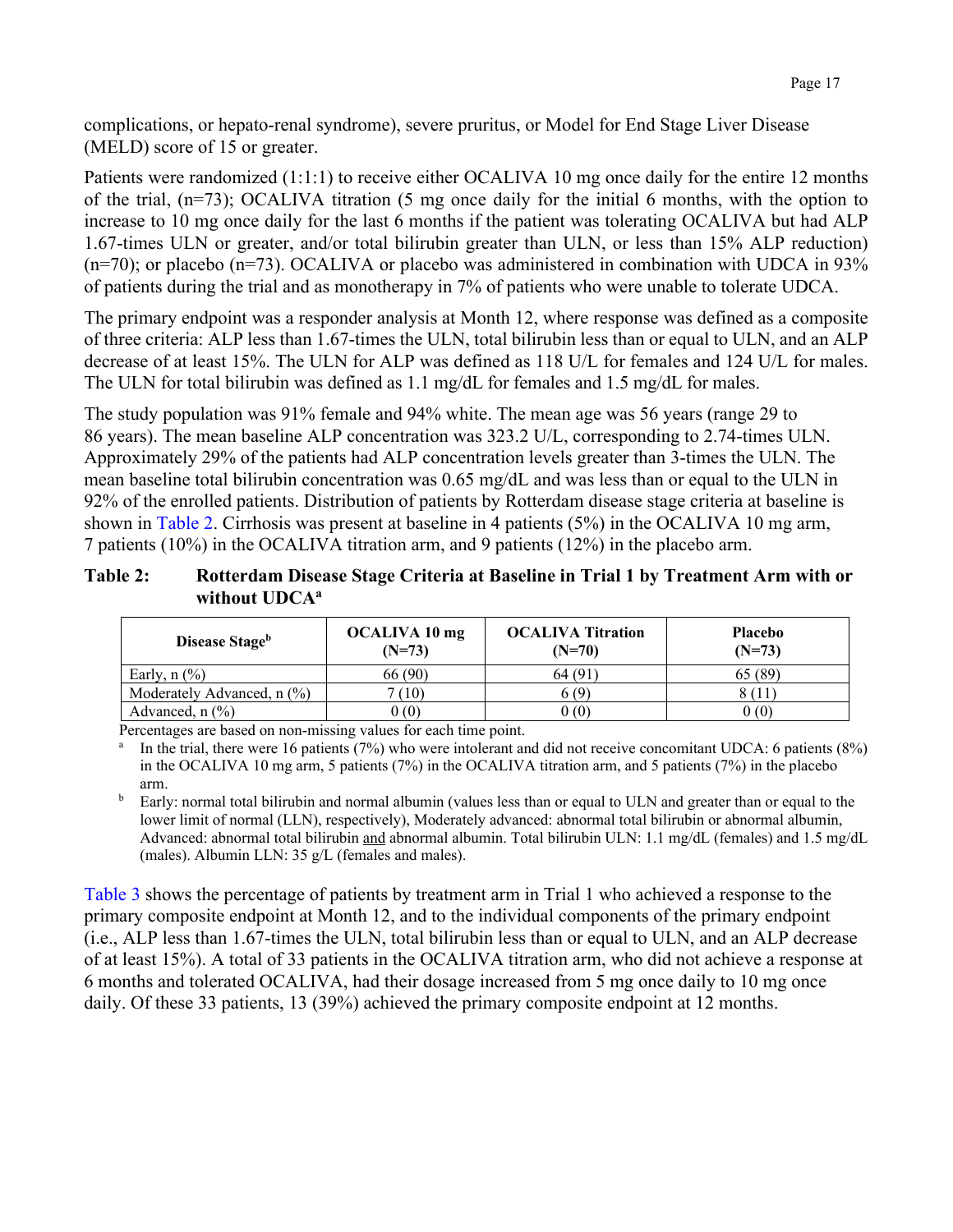#### <span id="page-17-0"></span>**Table 3: Percentage of Adult Patients with PBC Achieving the Primary Composite Endpoint at Month 12 in Trial 1 by Treatment Arm with or without UDCAa**

|                                                          | <b>OCALIVA</b><br>10 <sub>mg</sub><br>$(N=73)$ | <b>OCALIVA</b><br><b>Titration</b> <sup>b</sup><br>$(N=70)$ | <b>Placebo</b><br>$(N=73)$ |  |  |  |
|----------------------------------------------------------|------------------------------------------------|-------------------------------------------------------------|----------------------------|--|--|--|
| <b>Primary Composite Endpoint<sup>c</sup></b>            |                                                |                                                             |                            |  |  |  |
| Responder rate, $(\frac{6}{6})^d$<br>$[95\% \text{ CI}]$ | 48<br>[36, 60]                                 | 46<br>[34, 58]                                              | 10<br>[4, 19]              |  |  |  |
| <b>Components of Primary Endpointe</b>                   |                                                |                                                             |                            |  |  |  |
| ALP less than 1.67-times ULN, $n$ (%)                    | 40(55)                                         | 33(47)                                                      | 12(16)                     |  |  |  |
| Decrease in ALP of at least 15%, $n$ (%)                 | 57 (78)                                        | 54 (77)                                                     | 21(29)                     |  |  |  |
| Total bilirubin less than or equal to ULNf, n $(\%)$     | 60(82)                                         | 62(89)                                                      | 57 (78)                    |  |  |  |

 $^{\rm a}$  In the trial, there were 16 patients (7%) who were intolerant and did not receive concomitant UDCA: 6 patients (8%) in the OCALIVA 10 mg arm, 5 patients (7%) in the OCALIVA titration arm, and 5 patients (7%) in the placebo arm.

<sup>b</sup> Patients randomized to OCALIVA titration received OCALIVA 5 mg for the initial 6-month period. At Month 6, patients who were tolerating OCALIVA, but had an ALP 1.67-times ULN or greater, and/or total bilirubin greater than ULN, or less than 15% ALP reduction were eligible for titration from 5 mg once daily to 10 mg once daily for the final 6 months of the trial.

 $\degree$  Percentage of patients achieving a response, defined as an ALP less than 1.67-times the ULN, total bilirubin less than or equal to the ULN, and an ALP decrease of at least 15%. Missing values were considered a non-response. The exact test was used to calculate the 95% CIs.

 $p$ <0.0001 for OCALIVA titration and OCALIVA 10 mg arms versus placebo. P-values are obtained using the Cochran–Mantel–Haenszel General Association test stratified by intolerance to UDCA and pretreatment ALP greater than 3-times ULN and/or AST greater than 2-times ULN and/or total bilirubin greater than ULN.

<sup>e</sup> Response rates were calculated based on the observed case analysis (i.e., [n=observed responder]/[N=ITT population]); percentage of patients with Month 12 values are 86%, 91%, and 96% for the OCALIVA 10 mg, OCALIVA titration and placebo arms, respectively.

 $f$  The mean baseline total bilirubin value was 0.65 mg/dL, and was less than or equal to the ULN in 92% of the enrolled patients.

#### Mean Reduction in ALP

[Figure](#page-18-1) 1 shows the mean reductions in ALP in OCALIVA-treated patients compared to placebo. Reductions were observed as early as Week 2, plateaued by Month 3 and were maintained through Month 12 for patients who were maintained on the same dosage throughout 12 months. Although Trial 1 studied titration at 6 months, these data are supportive of titration of OCALIVA after 3 months *[see [Dosage and Administration](#page-3-8) (2.2)]*. For patients in the OCALIVA titration arm whose OCALIVA dosage was increased from 5 mg once daily to 10 mg once daily, additional reductions in ALP were observed at Month 12 in the majority of patients *[see [Clinical Pharmacology](#page-12-4) (12.2)].*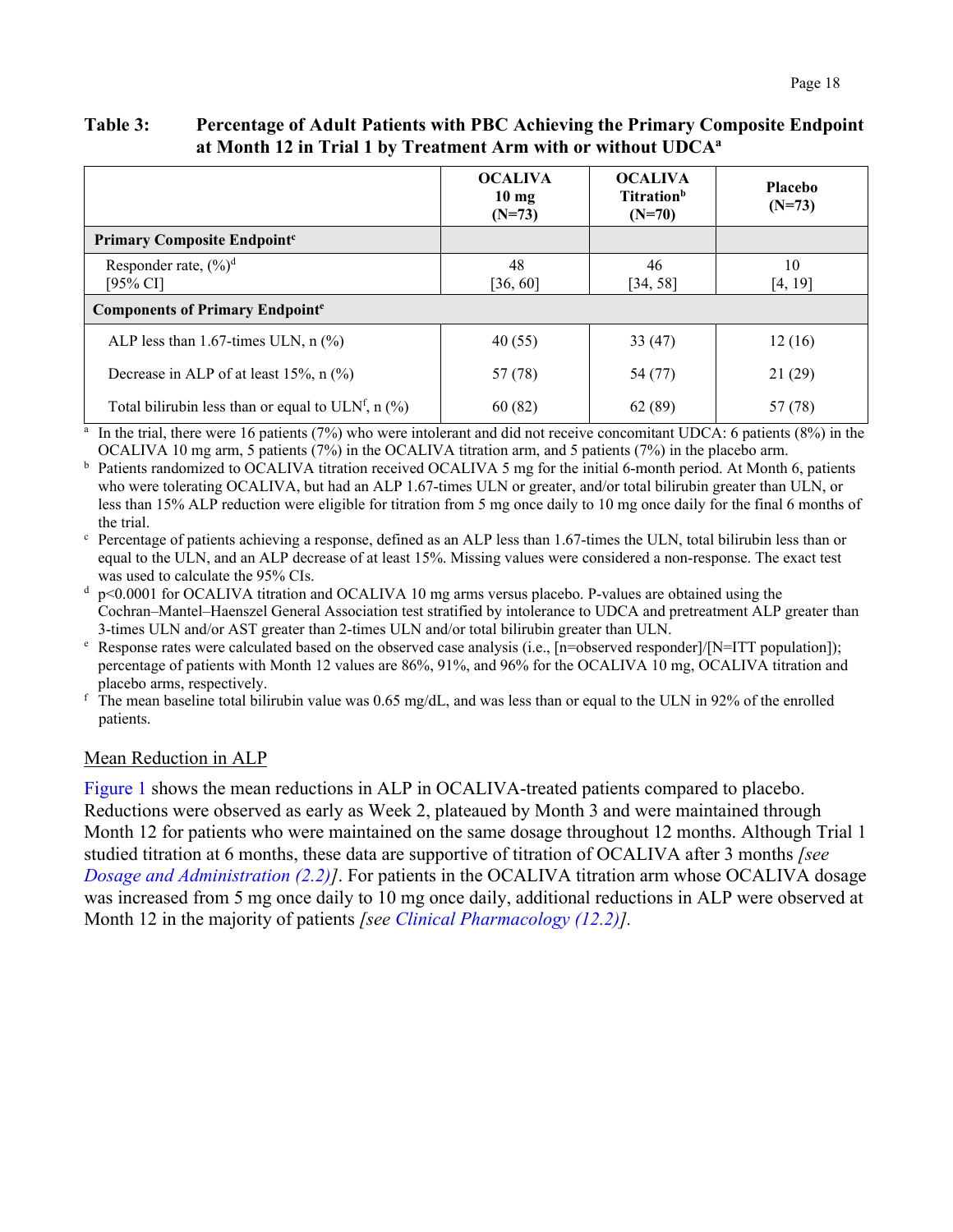

#### <span id="page-18-1"></span>**Figure 1: Mean ALP over 12 Months in Trial 1 by Treatment Arm with or without UDCAa**

- <sup>a</sup> In the trial there were 16 patients (7%) who were intolerant and did not receive concomitant UDCA: 6 patients (8%) in the OCALIVA 10 mg arm, 5 patients (7%) in the OCALIVA titration arm, and 5 patients (7%) in the placebo arm.
- b Patients randomized to OCALIVA titration received OCALIVA 5 mg once daily for the initial 6-month period. At Month 6, patients who were tolerating OCALIVA, but had an ALP 1.67-times ULN or greater, and/or total bilirubin greater than ULN, or less than 15% ALP reduction were eligible for titration from 5 mg once daily to 10 mg once daily for the final 6 months of the trial.

#### Mean Reduction in GGT

The mean (95% CI) reduction in gamma-glutamyl transferase (GGT) was 178 (137, 219) U/L in the OCALIVA 10 mg arm, 138 (102, 174) U/L in the OCALIVA titration arm, and 8 (-32, 48) U/L in the placebo arm.

#### OCALIVA Monotherapy

Fifty-one PBC patients with baseline ALP 1.67-times ULN or greater and/or total bilirubin greater than ULN were evaluated for a biochemical response to OCALIVA as monotherapy (24 patients received OCALIVA 10 mg once daily and 27 patients received placebo) in a pooled analysis of data from Trial 1 and from a randomized, double-blind, placebo-controlled, 3-month clinical trial. At Month 3, 9 (38%) OCALIVA-treated patients achieved a response to the composite endpoint, compared to 1 (4%) placebotreated patient. The mean (95% CI) reduction in ALP in OCALIVA-treated patients was 246 (165, 327) U/L compared to an increase of 17 (-7, 42) U/L in the placebo-treated patients.

## <span id="page-18-0"></span>**16 HOW SUPPLIED/STORAGE AND HANDLING**

OCALIVA tablets are packaged in a 40 mL high density polyethylene bottle closed with a 33 mm polypropylene child resistant cap containing an induction seal. Each bottle contains 30 tablets.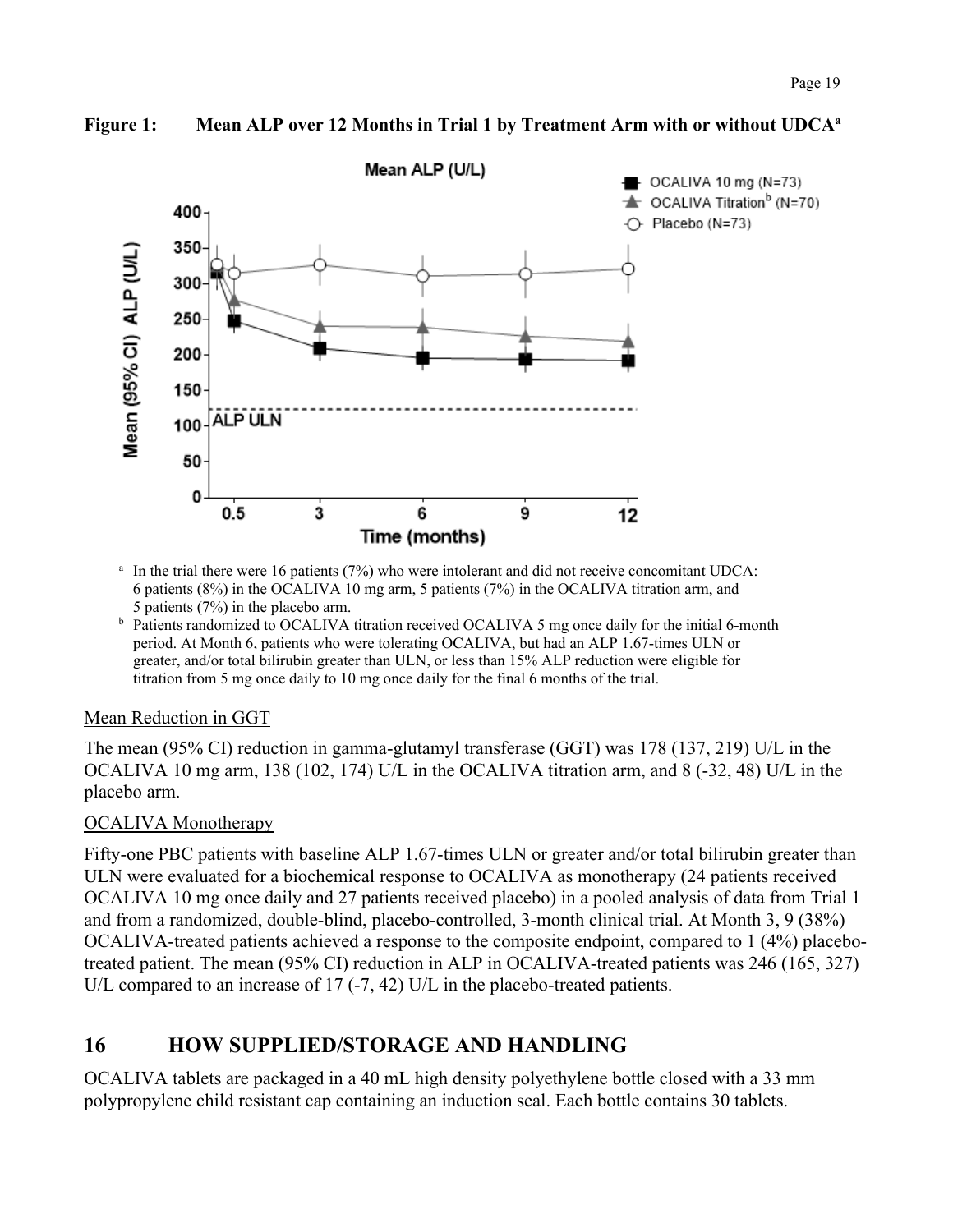#### 5 mg Tablets

OCALIVA tablets are available as off-white to yellow, round tablets debossed with INT on one side and 5 on the other side. Each tablet contains 5 mg of obeticholic acid.

• NDC  $69516-005-30$  5 mg tablets in a bottle  $(30 \text{ count})$ 

#### 10 mg Tablets

OCALIVA tablets are available as off-white to yellow, triangular tablets debossed with INT on one side and 10 on the other side. Each tablet contains 10 mg of obeticholic acid.

• NDC  $69516-010-30$  10 mg tablets in a bottle (30 count)

#### Storage and Handling

Store at 20°C to 25°C (68°F to 77°F); excursions permitted to 15°C to 30°C (59°F to 86°F) [See USP Controlled Room Temperature].

### <span id="page-19-1"></span><span id="page-19-0"></span>**17 PATIENT COUNSELING INFORMATION**

Advise the patient to read the FDA-approved patient labeling (Medication Guide).

Hepatic Decompensation and Failure in PBC Patients with Cirrhosis

- Instruct patients and caregivers to immediately contact their healthcare provider if they experience:
	- o Symptoms of disease progression or worsening liver function, such as ascites, jaundice, variceal bleeding, or hepatic encephalopathy.
	- o Symptoms of complete biliary obstruction *[see [Contraindications \(4\), Warnings and](#page-4-8)  [Precautions \(5.1\)\].](#page-4-8)*
	- o Severe or persistent non-specific signs and symptoms of impaired health:
		- nausea, vomiting, abdominal pain, diarrhea, weight loss, fever and chills, worsening or new fatigue, weakness, loss of appetite, or dehydration.
- Inform patients that they will need to undergo laboratory testing periodically while on OCALIVA treatment to assess liver function.

#### Severe Pruritus

• Advise patients to contact their healthcare provider if they experience new onset or worsening severe pruritus *[see [Warnings and Precautions \(5.2\)\]](#page-5-2)*.

#### Reduction in HDL-C

• Advise patients that they may need to undergo laboratory testing to check for changes in lipid levels while on treatment with OCALIVA *[see [Warnings and Precautions \(5.3\)](#page-6-6)]*.

#### Administration

Advise patients to take:

• OCALIVA with or without food.